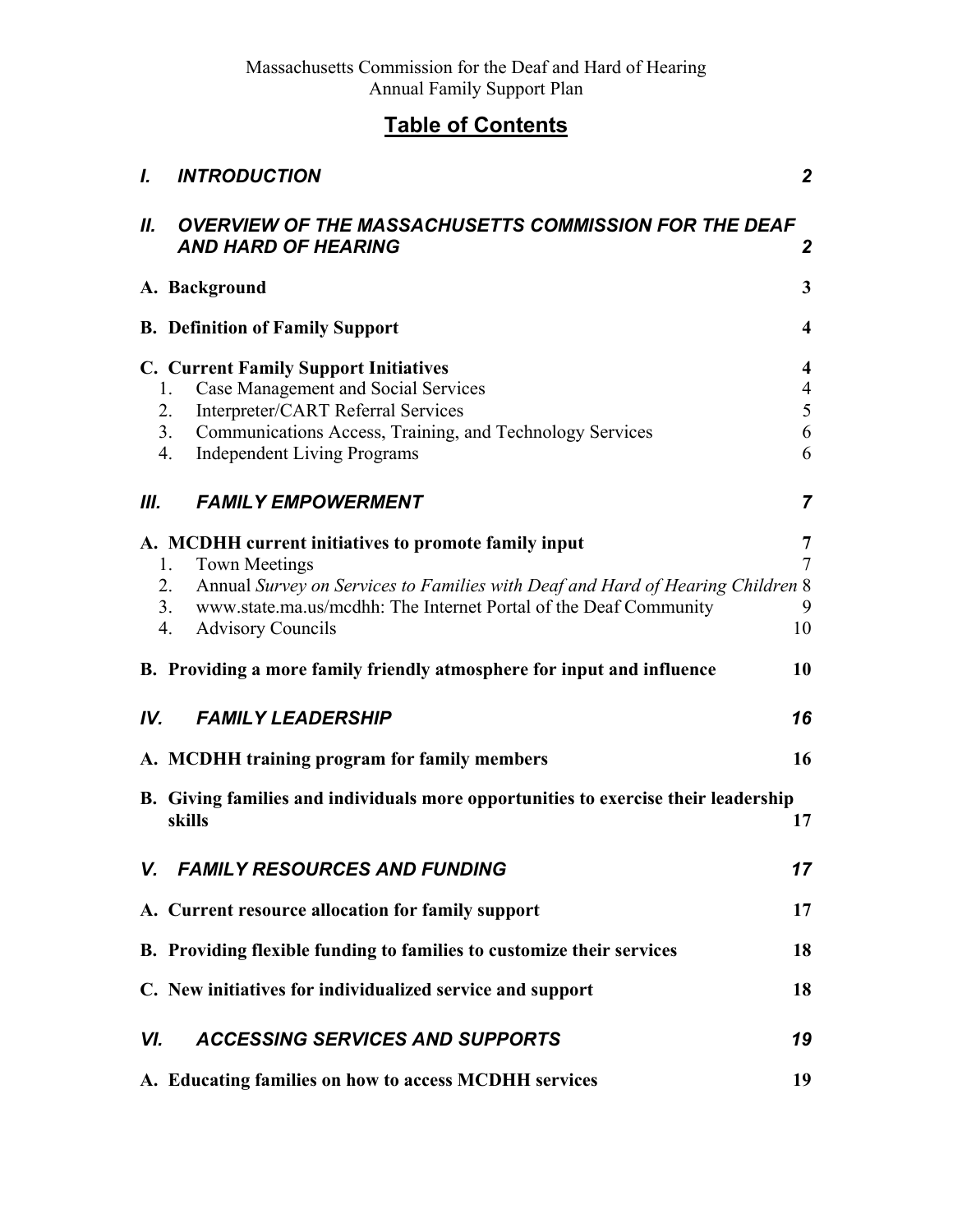*Massachusetts Commission for the Deaf and Hard of Hearing* 

| B. MCDHH services that promote access to information and referral                                                                     | 20 |
|---------------------------------------------------------------------------------------------------------------------------------------|----|
| C. New initiatives to increase access to services and referrals                                                                       | 21 |
| <b>CULTURALLY COMPETENT OUTREACH AND SUPPORT</b><br>VII.                                                                              | 21 |
| A. How MCDHH provides culturally appropriate access and support to an<br>ethnically, culturally and linguistically diverse population | 22 |
| <b>B.</b> New initiatives for providing outreach that respects cultural diversity of families<br>and individuals                      | 22 |
| <b>INTERAGENCY COLLABORATION</b><br>VIII.                                                                                             | 23 |
| A. Current collaborative efforts with other EOHHS agencies                                                                            | 24 |
| B. Proposed new initiatives for interagency collaboration                                                                             | 25 |
| <b>APPENDIX-MCDHH SURVEY ON SERVICES TO FAMILIES WITH</b><br>IX.<br><b>DEAF OR HARD OF HEARING CHILDREN</b>                           | 26 |

### *TABLE OF EXHIBITS*

| EXHIBIT 1: INDEPENDENT LIVING PROGRAMS ASSISTING FAMILIES | $\tau$ |
|-----------------------------------------------------------|--------|
| EXHIBIT 2: FAMILY SUPPORT ACT INPUT                       |        |
| EXHIBIT 3: SUMMARY OF INTERAGENCY COLLABORATIVE EFFORTS   | 23     |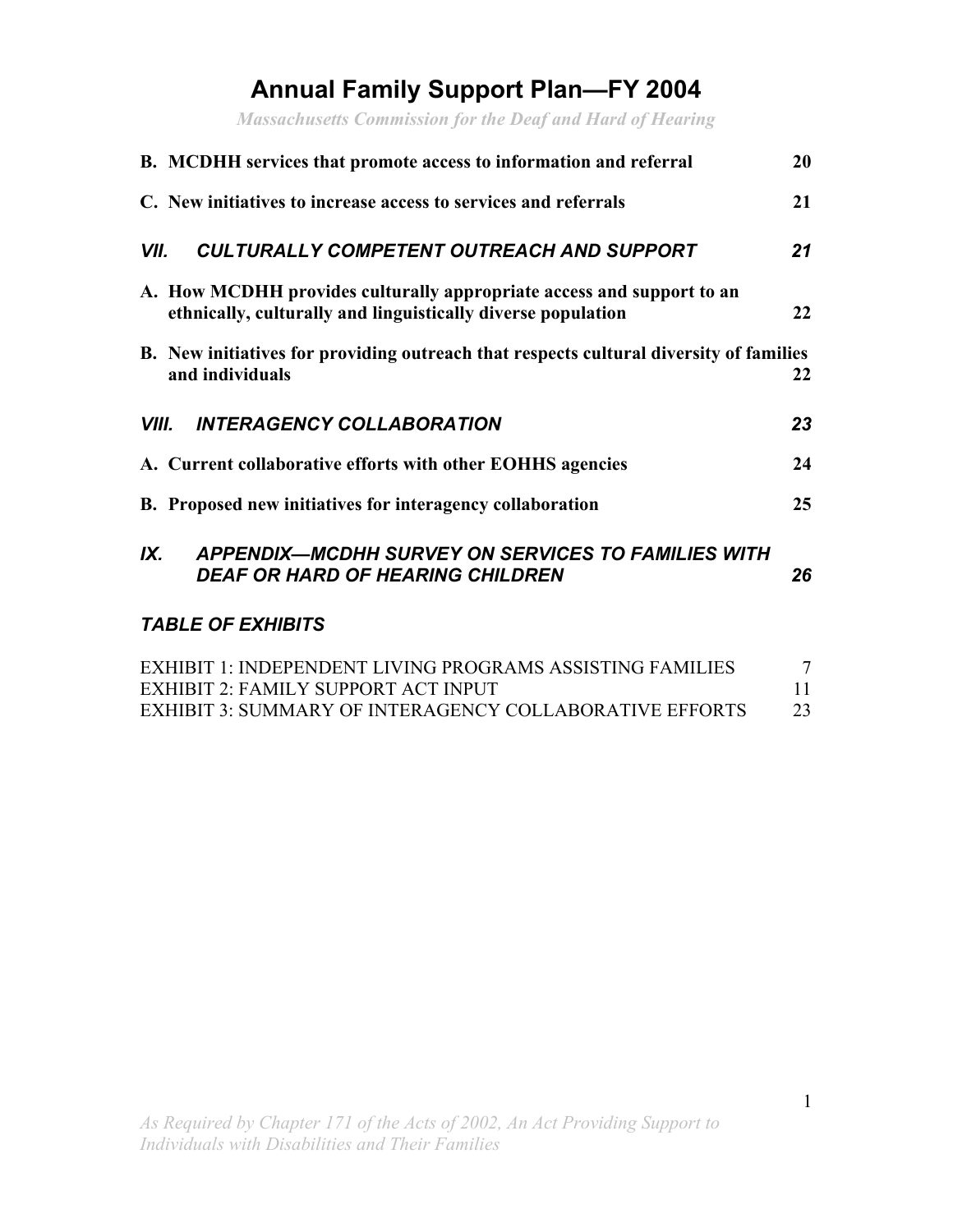*Massachusetts Commission for the Deaf and Hard of Hearing* 

### **I. Introduction**

The Massachusetts Commission for the Deaf and Hard of Hearing (hereinafter "MCDHH" or "the Commission") is pleased to submit the following report on its compliance with the Family Support Act (Chapter 171 of the Acts of 2002, An Act Providing Support to Individuals with Disabilities and Their Families). This report is being submitted to fulfill the requirements of the Act.

Through its 18-year history, the Commission has worked closely with families to meet the needs of deaf, late deafened, deaf-blind, and hard of hearing residents of the Commonwealth.

MCDHH currently has a number of initiatives underway for providing family support. These are detailed below. These initiatives involve working with other agencies, providing case management, training, and information. Much of the work of the Massachusetts Commission for the Deaf and Hard of Hearing is community based; therefore, the Commission also has a history of working with community groups, nonprofits, and other agencies to support and empower families of the deaf community.

The Commission takes pride in its willingness to seek input from the public in a variety of forums, and for provided various forums and vehicles for families and the public to have input into the formulation of Commission policy.

This report discusses those efforts in greater detail.

## **II. Overview of the Massachusetts Commission for the Deaf and Hard of Hearing**

The Massachusetts Commission for the Deaf and Hard of Hearing has statutory responsibility in the Commonwealth for people of all ages who are deaf and hard of hearing. The Legislature established the Commission in 1986 (Massachusetts General Laws, Chapter 6, 191-197).

The objectives of the Commission are the following:

- To promulgate and coordinate public policy that affects the deaf community in Massachusetts
- To deliver technical assistance and resources to other state agencies to help them fulfill their missions to deaf and hard of hearing people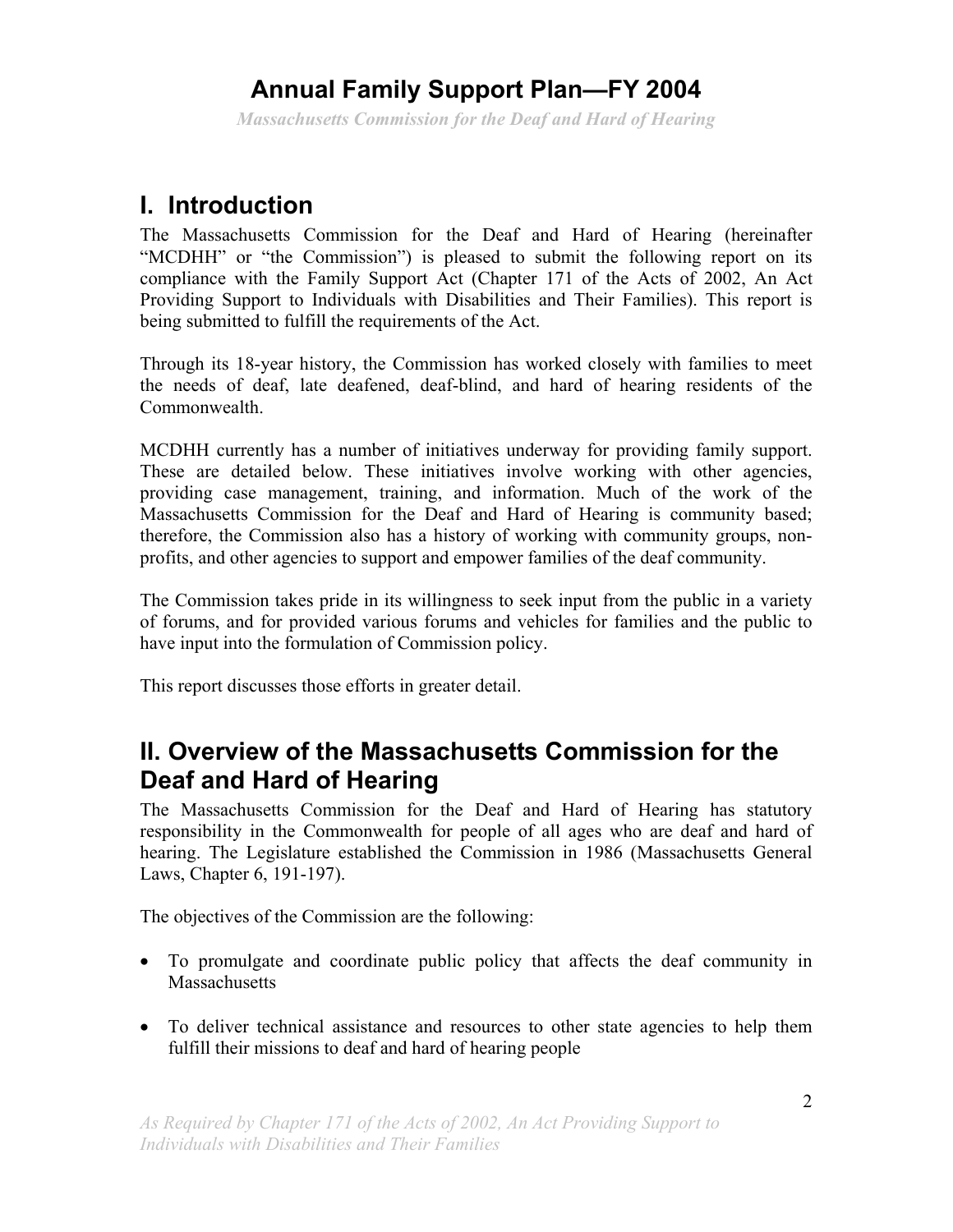*Massachusetts Commission for the Deaf and Hard of Hearing* 

- To advocate on behalf of deaf and hard of hearing residents of the Commonwealth and their families
- To provide direct and special services to the deaf community as described below
- To provide public education on issues affecting the deaf community
- To ensure the accessibility and quality of existing services and recommend new services as needed
- To provide the Governor's office, through the Executive Office of Health and Human Services, with recommendations on how the Commonwealth can best serve the needs of deaf and hard of hearing residents and their families

The Commission carries out its responsibilities so that deaf and hard of hearing people have access to information, services, education, and opportunities which will be equal to those of people who hear, which will enable each deaf and hard of hearing person to live productively and independently, and which will enable him or her to assume full responsibilities as a citizen and resident of the Commonwealth of Massachusetts.

### *A. Background*

The Massachusetts Commission for the Deaf and Hard of Hearing is a commission under the Executive Office of Health and Human Services and serves as the principal agency representing the Commonwealth's 560,000 Deaf, late deafened, and hard of hearing people within state government.

The Commission is also the lead agency for the federal, cross-disability, cross-agency grant from the U.S. Department of Education through the National Institute on Disability and Rehabilitation Research. This grant funds the Massachusetts Assistive Technology Partnership (MATP), to develop a coordinated, statewide system to enable access to assistive technology and assistive technology related services by people with disabilities in Massachusetts.

The MCDHH is mandated to improve communication accessibility and quality of existing services, to deliver certain specialized services, to promote or deliver necessary new services, and to assist other state agencies in delivery of services to deaf, late deafened, deaf –blind, and hard of hearing people.

The Commission is mandated to increase public awareness, determine the extent and availability of services, determine the need for further services, and make recommendations to the Governor.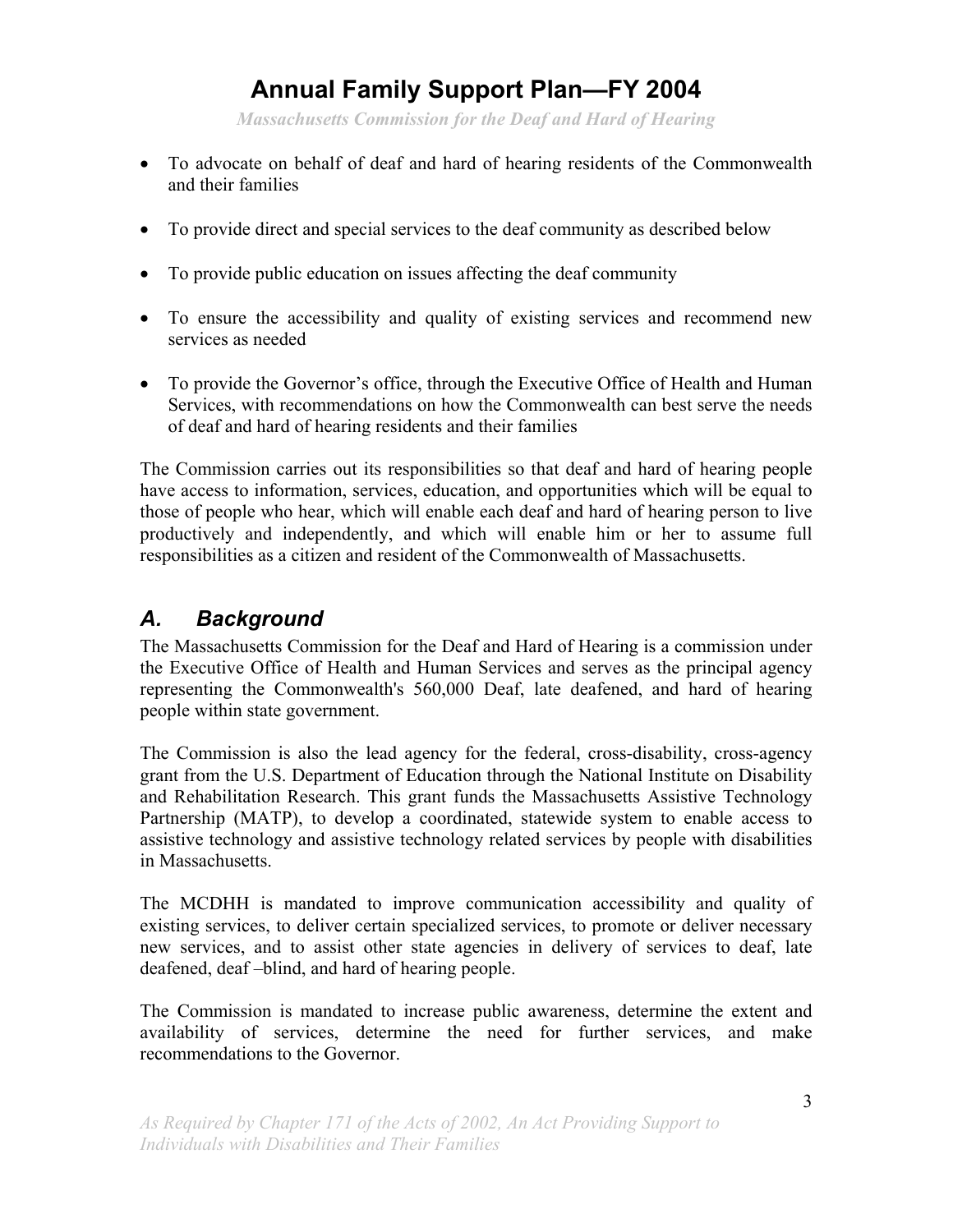*Massachusetts Commission for the Deaf and Hard of Hearing* 

### *B. Definition of Family Support*

MCDHH defines "family support" as those services offered by the Commission within its statutory mandate and subject to legislative appropriation that provide assistance, education, training, and planning to the families of deaf and hard of hearing residents of the Commonwealth, as the term "families" is defined in Chapter 171 of the Acts of 2002.

### *C. Current Family Support Initiatives*

The Commission currently provides a number of family support services. These include, without limitation:

- Cross coordination with other agencies of referrals for deaf and hard of hearing people
- Counseling and information
- Assistive technology devices and services
- Caregiver Assistance

Current family support services are provided through the Commission's existing departments as described in the following sections.

### **1. Case Management and Social Services**

The Department for Case Management and Social Services provides referral services; cross-agency case coordination; technical assistance to state and community agencies around cases and in policy and procedures development; assistance to deaf, late deafened and hard of hearing individuals with complex life situations; and Chapter 688 Transitional Case Management services in special situations; bilingual (American Sign Language/English) case management services; and training to hard of hearing individuals regarding factors related to hearing loss.

MCDHH provides a range of family support services through its Case Management Department, including:

- Cross-agency case coordination
- Crisis intervention (including assistance on the protection phase of abuse cases)
- Specialized information and referrals regarding communication access and services available to deaf, late-deafened and hard of hearing people and families
- Client needs assessment by specialized, bilingual staff
- Client plan development (cross-agency)
- Individual case work (intensive, complex cases)
- Ch. 688 transitional case management
- Personal counseling (bilingual staff)
- Development of resources and natural support systems
- Outreach/case finding
- Individual consumer education
- Certification services (re telephone discount, use of interpreters in tests, etc.)
- Case management for `gap' populations, such as visually disabled deaf/hard of hearing persons, less-than-severely mentally ill deaf/hard of hearing persons, uneducated deaf/hard of hearing persons, or immigrants

*As Required by Chapter 171 of the Acts of 2002, An Act Providing Support to Individuals with Disabilities and Their Families*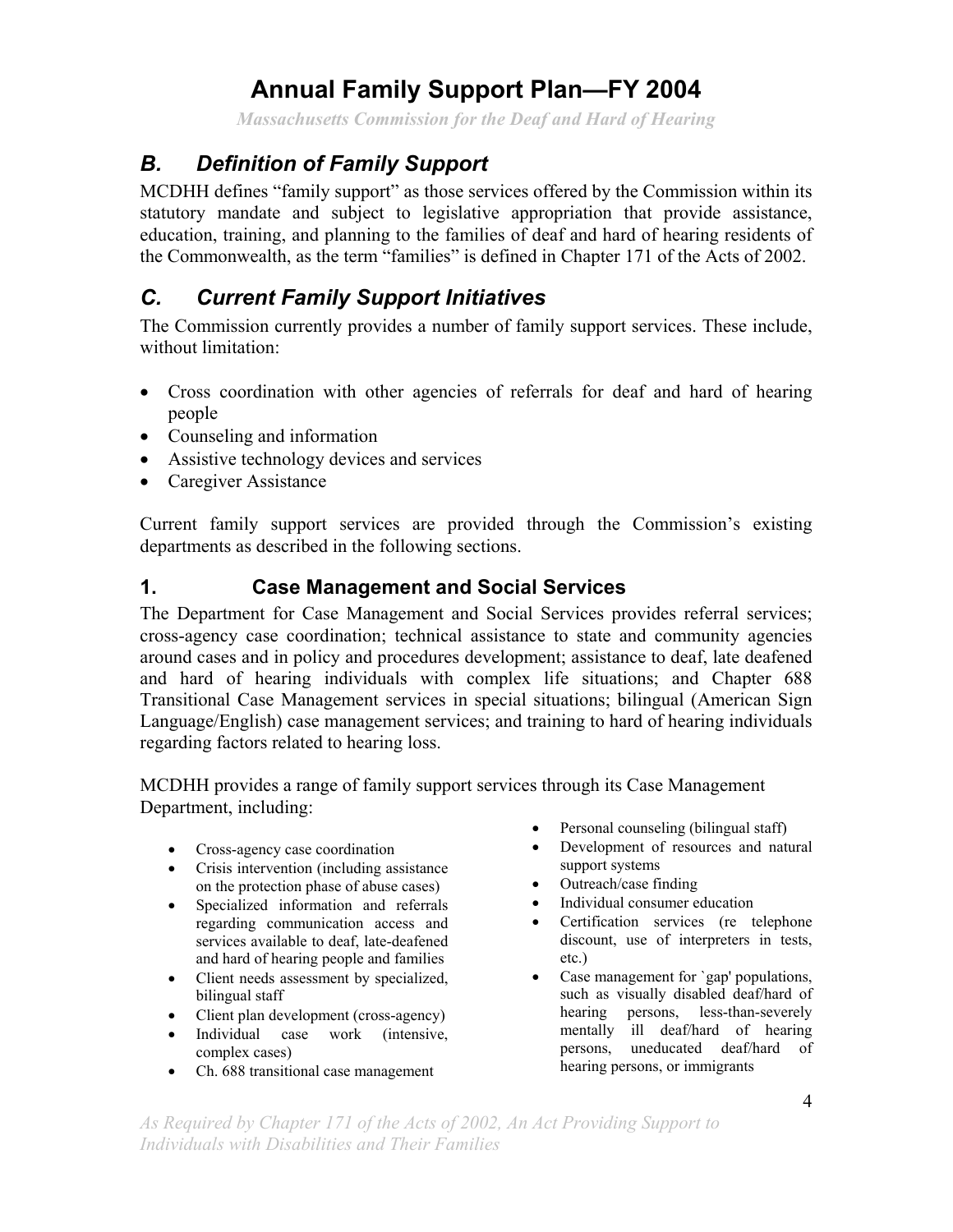*Massachusetts Commission for the Deaf and Hard of Hearing* 

The Commission has also taken the following family support steps.

#### **Children's Specialists**

The MCDHH Case Management Department has established three specialized regional positions in Boston, Plymouth and Springfield. These provide unique support services to families of deaf and hard of hearing children.

Children's specialists in these areas help families identify needs and assist them in working with other agencies for the betterment of their children. For example, our Children's Specialists connect families with early intervention and language acquisition resources once their children have been identified as deaf or hard of hearing through the Department of Public Health's Universal Newborn Hearing Screening Program. The MCD Children's Specialists also consult with, or provide training to, other agencies about the special needs of children who are deaf or have hearing loss.

#### **Elder Care**

The Commission is continuing its Deaf Eldercare Training program, run in conjunction with the Executive Officer of Elder Affairs. This unique, model program trains caregivers on how to work with deaf and hard of hearing elderly people. It also provides respite for families of deaf elders who can use the program to provide quality care for their loved ones. As the program continues to develop and more caregivers are trained, it will become easier for families to find quality care for their deaf elders in the Commonwealth.

#### **UPDATE FY04**

As the Elder Caregiver/ Adult Daycare Demonstration Project concludes this September, Deaf elderly participants enrolled in the day program will transition to the Thompson House on the grounds of the New England Home for the Deaf. This adult daycare project allowed caregivers to have respite while their family members participated in an environment designed to enhance well-being and reduce isolation through language and culture specific socialization. The project also provided caregivers with options to learn strategies for supporting loved ones at home. Although this particular program is ending, it is the hopes of MCDHH to find future funding for this type of need.

### **2. Interpreter/CART Referral Services**

The Commission also administers the Interpreter and CART (Communication Access Real Time)<sup>1</sup> Referral services. These services are vital to deaf and hard of hearing

 $\overline{a}$ <sup>1</sup> CART employs a technology similar to television closed captioning. This provides for a screen display of a stenographic transcription in virtual real time with a speaker's words.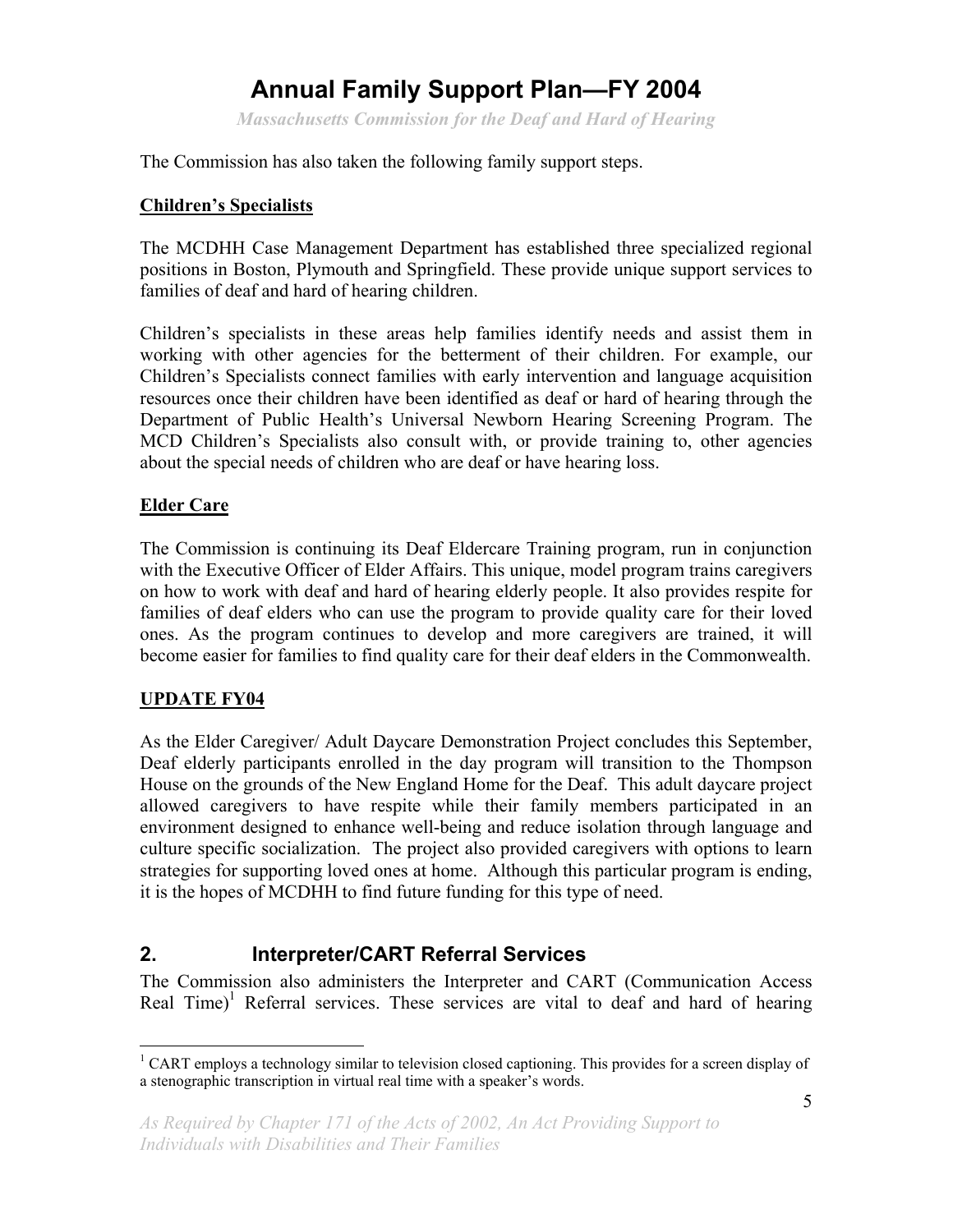*Massachusetts Commission for the Deaf and Hard of Hearing* 

families because they provide communication access for deaf and hard of hearing children and adults in a variety of public settings.

### **3. Communications Access, Training, and Technology Services**

The Department of Communication Access, Training and Technology Services (CATTS) provides public education on all issues related to hearing loss. It also provides free communication accessibility training and technical assistance to state agencies as well as public and private entities and organizations seeking to ensure compliance with the relevant provisions of the Americans with Disabilities Act.

The CATTS Department produces the Commission's informational materials, manages the agency's website and provides general information related to deaf, late deafened and hard of hearing people, their needs and services via telephone, TTY, e-mail and the Commission's Web site, www.state.ma.us/mcdhh.<sup>2</sup>

To assist families in obtaining a thorough and efficient education for their deaf children, MCDHH has signed a Memorandum of Understanding with the Massachusetts Department of Education. This three-track agreement involves consumers and parents in planning three activities key to the education of deaf children:

- An assessment of sign language proficiency by both public and private elementary and secondary school teachers
- An assessment of the proficiency of interpreters in public and private elementary and secondary schools
- An update of educational guidelines related to deaf and hard of hearing children, and training stakeholders in use of these guidelines

Activities such as these are critical to the families of deaf children. They provide families with the assurance that their deaf children will receive the constitutionally mandated education to which all children the Commonwealth is entitled.

### **4. Independent Living Programs**

 $\overline{a}$ 

Independent Living Programs and Services for Deaf and Severely Hard of Hearing People provide a broad range of services including skill training, self-advocacy training, peer mentoring, alternative support and recreational services, topical workshops for consumer education and advocacy. The following table depicts the reach of these programs.

 $2$  It is also noted here that the Commission administers the Massachusetts Assistive Technology Program (MATP) described in greater depth above in Sec. II.A.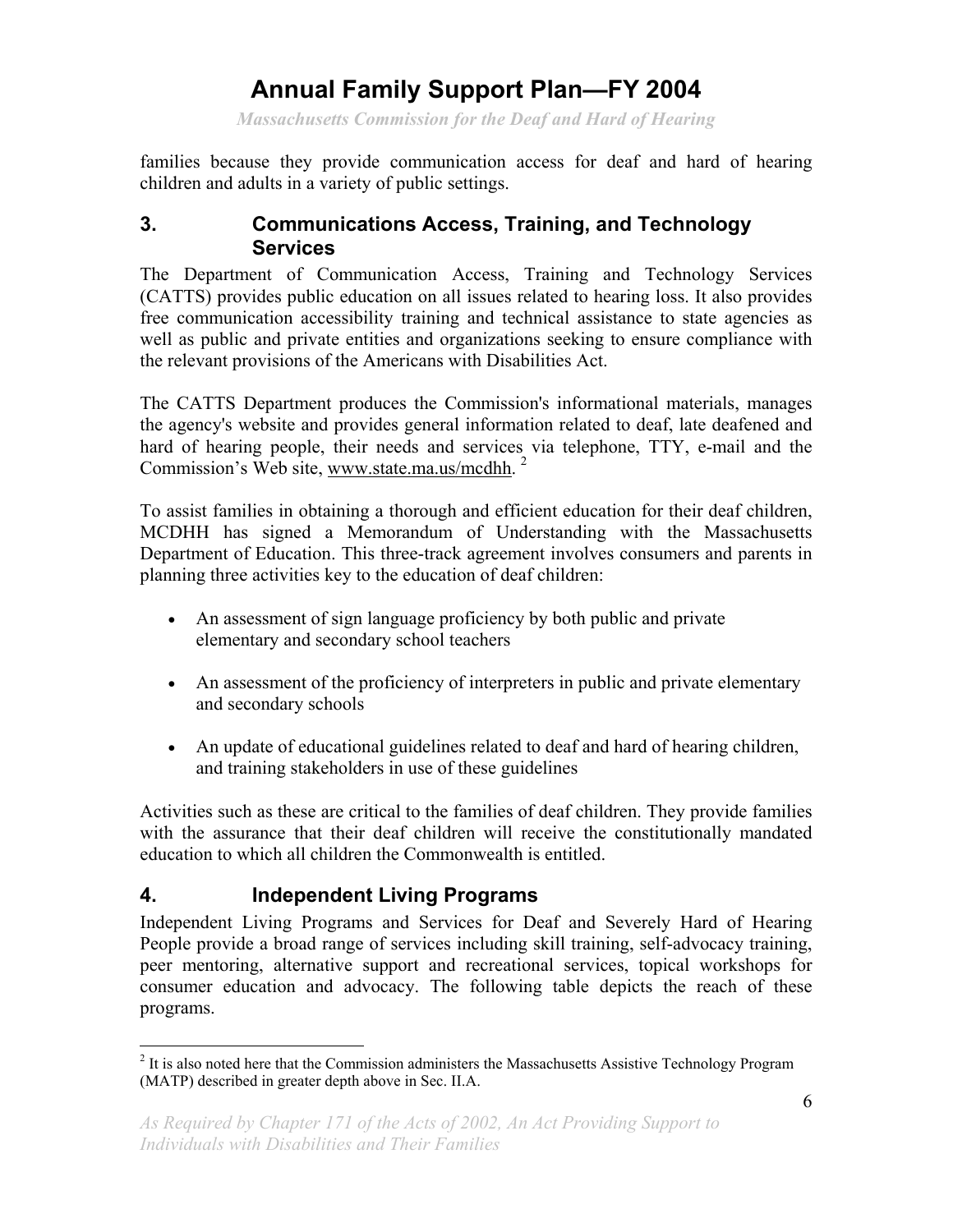*Massachusetts Commission for the Deaf and Hard of Hearing* 

| <b>Community</b> | Program                                          |
|------------------|--------------------------------------------------|
| Hyannis          | Cape Organization for the Rights of the Disabled |
| Worcester        | Center for Living and Working                    |
| Framingham       |                                                  |
| Allston          | D.E.A.F. Inc.                                    |
| Salem            |                                                  |
| Middleboro       |                                                  |
| New Bedford      |                                                  |
| Lawrence         | Northeast Independent Living Program             |
| Springfield      | <b>Stavros Center for Independent Living</b>     |
| Pittsfield       | ADLib                                            |

### **Exhibit 1: Independent Living Programs Assisting Families**

Deaf and hard of hearing people benefit from these programs and their ability to provide such activities as skills development, training and recreational activities. The availability of these programs and activities helps not only deaf people, but their families as well by providing valuable support services on a community level.

# **III. Family Empowerment**

MCDHH employs a number of activities that provide an opportunity for families of deaf and hard of hearing people to have input into the Commission's policies and practices.

### *A. MCDHH current initiatives to promote family input*

Town meetings, an annual survey, website postings, and advisory committees are all strategies utilized for gathering family input into the Commission's decision-making process. A description of these activities follows.

### **1. Town Meetings**

First, the Commission hosts an annual Statewide Advisory Council Meeting and Town Hall meeting. This year's meeting was held in September in Worcester. The meeting is an opportunity for the general public to comment on the Commission's programs and to voice its opinion on how MCDHH can better serve the deaf community and their families.

The issues raised in the Town Meeting include:

- The effectiveness of the Children's Specialist program
- Budget and funding
- The effectiveness of case management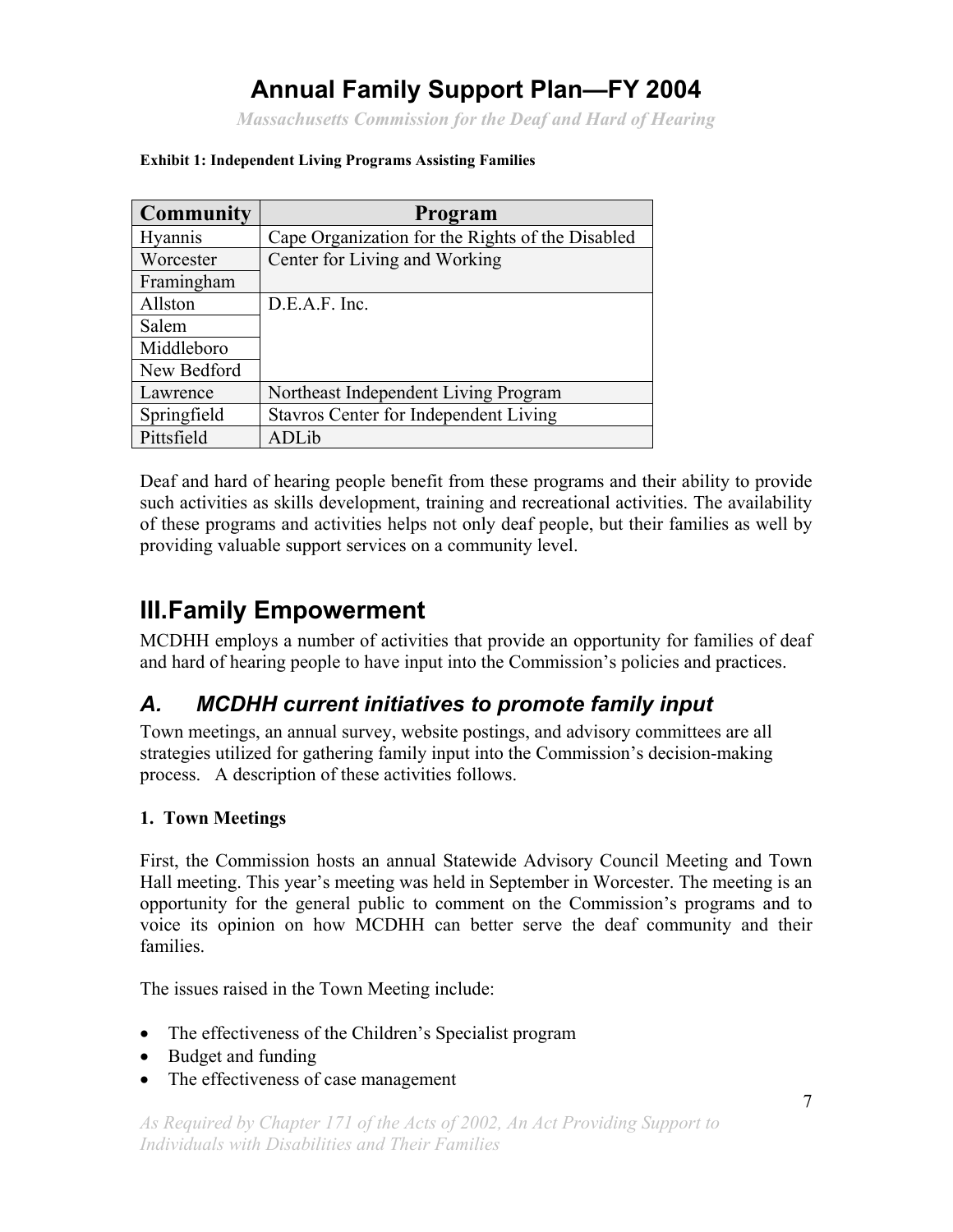*Massachusetts Commission for the Deaf and Hard of Hearing* 

- Whether MCDHH is meeting the basic needs of deaf people and their families
- How MCDHH can better meet the needs of its diverse constituency
- The best ways to support families of the deaf community

### **2. Annual Survey on Services to Families with Deaf and Hard of Hearing Children**

The second way that MCDHH reaches out to its families is through its annual *Survey on Services to Families with Deaf and Hard of Hearing Children*. This survey asks respondents:

- How MCDHH can become more family friendly
- What new family supports should be developed by MCDHH
- Whether MCDHH should seek funds for more family support services
- Whether the Commission has provided training on how to quickly access its services
- Whether the Commission's services meet the family's ethnic, cultural and communications needs
- To suggest new approaches to accommodate diversity in the deaf community
- The best way to identify issues of importance to families in the deaf community
- Whether the Commission's performance is responsive to the needs of families

Respondents are also invited to provide any additional information or input on how the Commission can better support families.

A summary of last year's survey finds that respondents generally believe that the survey and the Town Meeting are adequate for providing a forum for family input into the Commission's work. Respondents, however, felt that the Commission could do a better job of helping them develop the necessary leadership skills within their families by providing more regional training and by involving the Children's Specialists more in training.

### **UPDATE FY04**

Children's Specialists attended many trainings this past year and passed on that information to parents. Next years goal is to have a "Meet the Case Managers" evening where parents can come and meet their regional representative and ask questions.

Respondents also felt that after-school or summer programs for children would benefit both deaf children and their families. Respondents also felt overwhelmingly that the Commission does a good job of meeting their individual ethnic, cultural or linguistic needs. Almost to a person they also believe that the Commission should obtain additional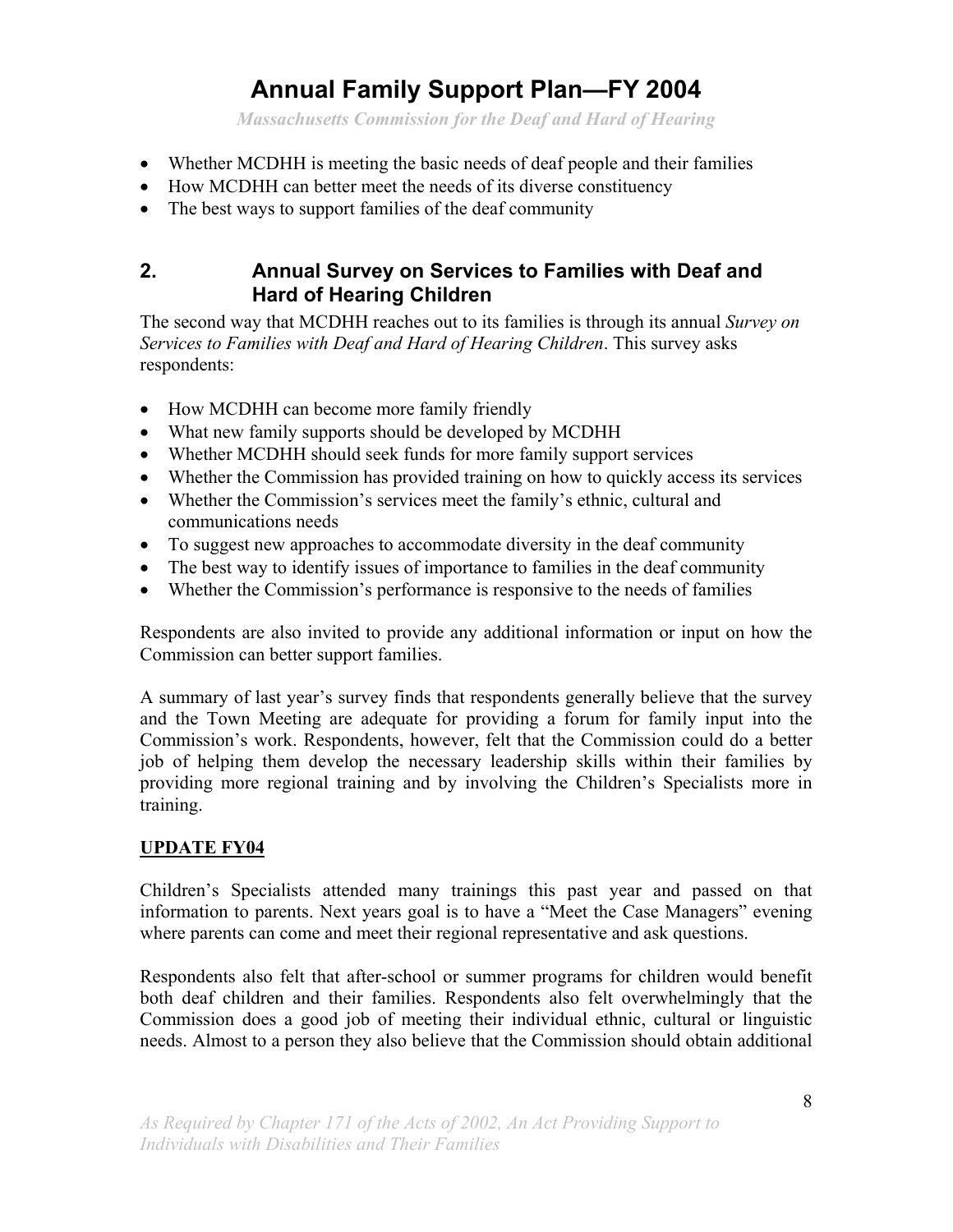*Massachusetts Commission for the Deaf and Hard of Hearing* 

funding to provide more family services—from hiring more Children's Specialists to producing regular publications on deaf issues and the Commission's services.

#### **UPDATE FY 04**

MCDHH in collaboration with the Massachusetts State Association of the Deaf is looking at after school options for deaf children and their families. Some considerations at this time are pilot projects with YMCAs and Boys and Girls Club of America.

This year's survey will be disseminated in late fall. MCDHH hopes to have a listing of school PTA meetings at the various schools for the Deaf and Hard of Hearing. Case Managers can present information on the Family Support Act at these meetings and they can also be vehicles for dissemination of our survey.

A copy of this year's survey is appended to this report.

### **3. www.state.ma.us/mcdhh: The Internet Portal of the Deaf Community**

Third, the Commission operates a Web site through the Commonwealth's Internet portal that is aimed at providing news and program information of interest to deaf and hard of hearing people and their families. The Web site, www.state.ma.us/mcdhh, is enormously popular within the deaf community because of the general lack of information elsewhere on deaf issues. The number of consumers and their families who use the site, which receives approximately 10,000 "hits" per month, exemplifies this popularity.

Through the MCDHH Web site, family members can:

- Receive a *Guide for People Who Become Deaf or Hard of Hearing*, one of the Commission's most requested publications
- Quickly download forms for requesting necessary services, thus reducing the time between request and fulfillment for information
- Receive training on communications access
- Get tips on how to select an American Sign Language (ASL) or signed English class
- Find information on assistive devices for the home
- Obtain a copy of the Commission's newsletter, which contains timely information on assistive technology, obtaining MCDHH services and legislation of interest to the deaf community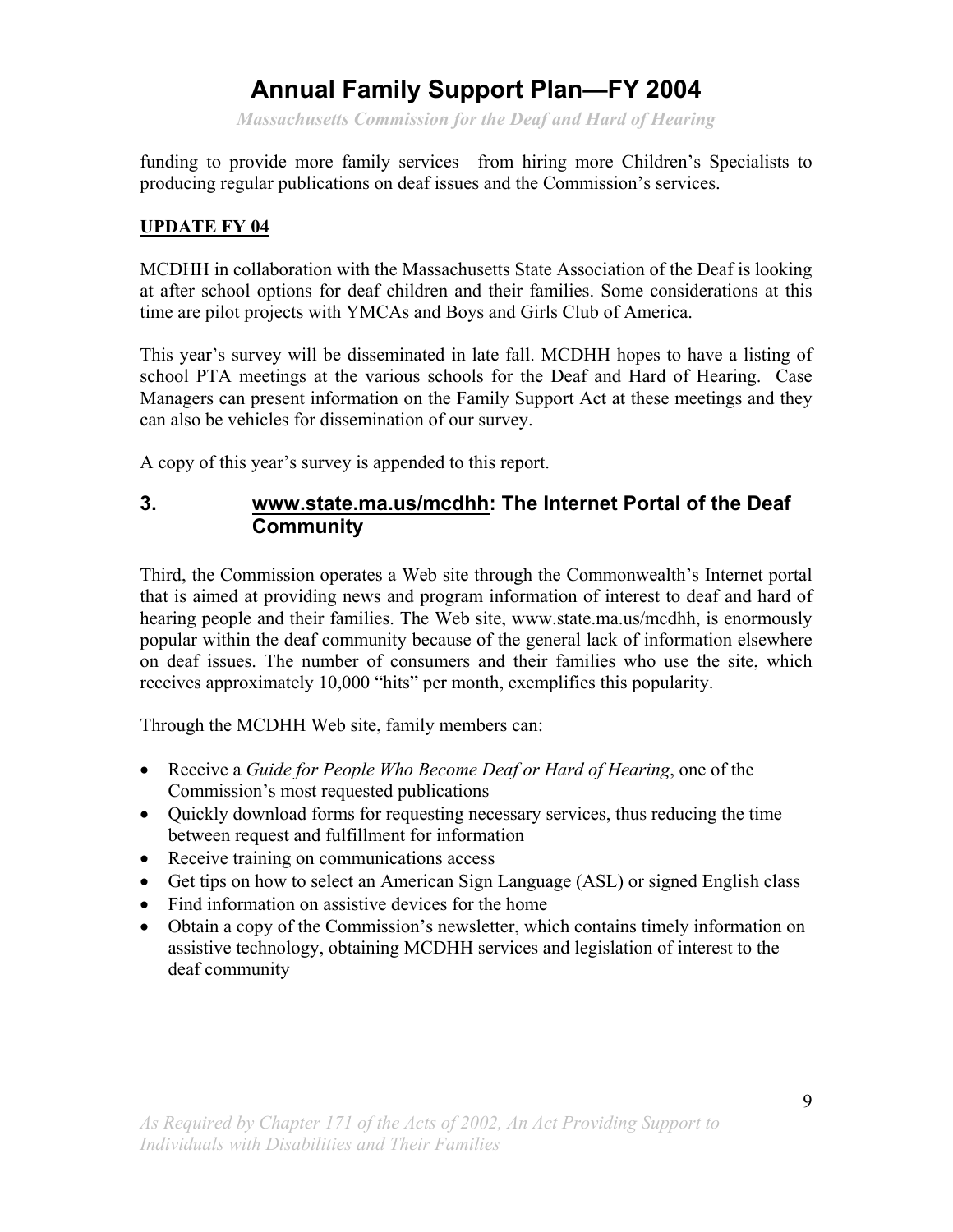*Massachusetts Commission for the Deaf and Hard of Hearing* 

### **4. Advisory Councils**

Fourth, MCDHH is statutorily mandated to involve the community in its planning through its Statewide Advisory Council (SAC). The Council meets eight times each year and includes a broad cross-section of the community. This includes deaf, hard of hearing, and late deafened people.

It is important to note that the Commission is required by law to have at least one parent of a deaf child on the SAC to ensure that the families of deaf children are represented on this policy board.

In addition, there is a Regional Advisory Council (RAC) that meets in Springfield for the explicit purpose of making sure that MCDHH receives input from the deaf community and its families in the western part of the Commonwealth.

### *B. Providing a more family friendly atmosphere for input and influence*

MCDHH has a long history, predating the Family Support Act, of working with families to make its services more relevant to the people it serves and its families. This input influences the Commission's work in a number of ways. It helps guide the Commission's policy and practices on an annual basis. It can influence how the Commission devotes its resources in a given year. And it can affect the budget that the Commission requests from the Legislature.

### **UPDATE FY 04**

As part of a Memorandum of Understanding between MCDHH and the Massachusetts Department of Education, MCDHH collaborates with a workgroup that includes administrators from five schools serving deaf children. These schools are assisting in pilot projects to assess the communication skills of teachers and interpreters who work with deaf children. In advancing the intent of the Family Support Act, FY 05, MCDHH will leverage these collaborative contacts as a means to distribute our survey, participate in PTA meetings, and increase parents' awareness of Chapter 171.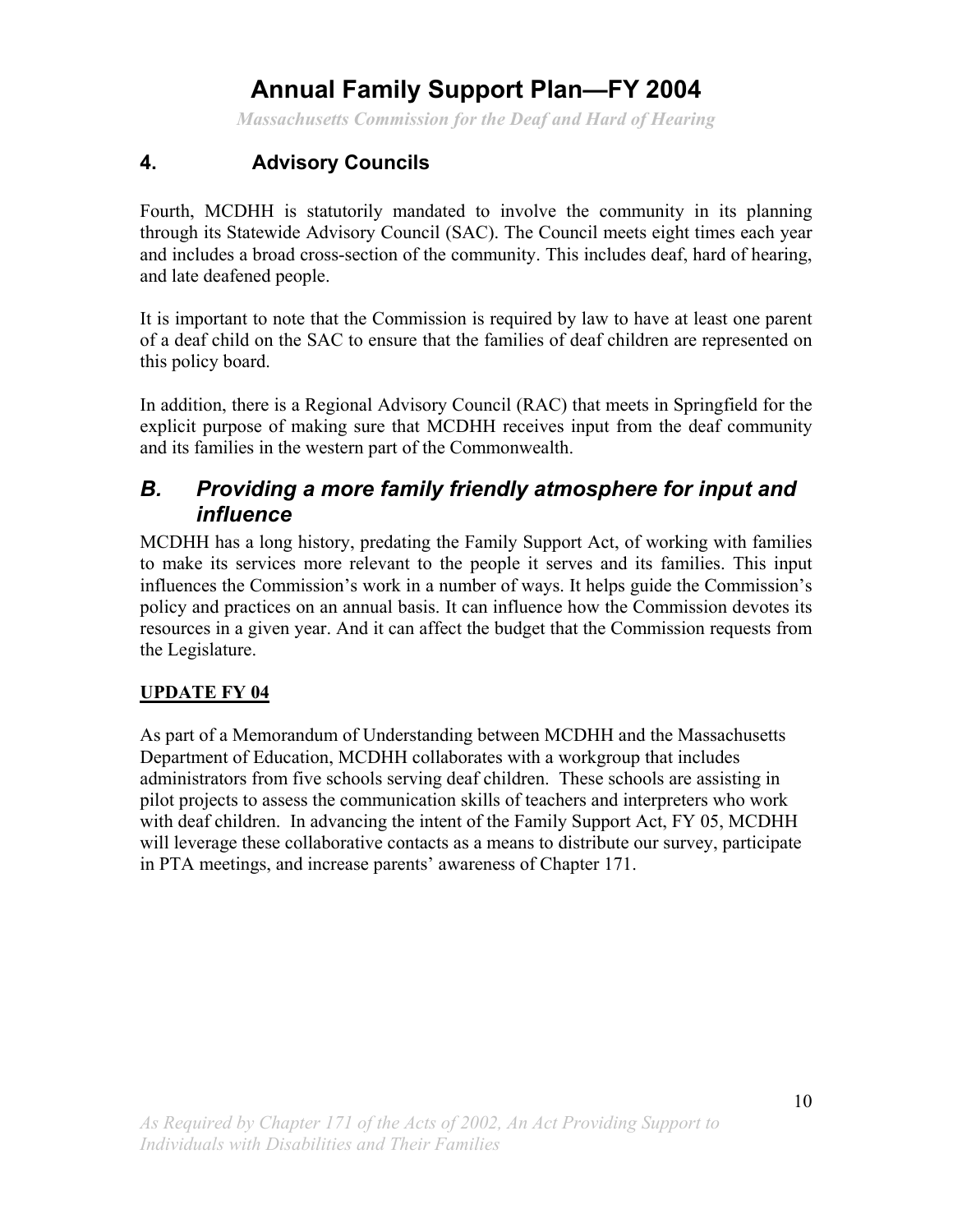*Massachusetts Commission for the Deaf and Hard of Hearing* 

The survey produced a range of positive suggestions, which are summarized in the following table.

|    | <b>Question</b>                          | <b>Responses</b>                                                                    |                                                                                                                                         |  |
|----|------------------------------------------|-------------------------------------------------------------------------------------|-----------------------------------------------------------------------------------------------------------------------------------------|--|
| 1. | Do you have                              | The phone system is hard to navigate if callers do not know where<br>$\blacksquare$ |                                                                                                                                         |  |
|    | comments on ways                         |                                                                                     | to direct their inquiries. The website can be a little tricky too. It                                                                   |  |
|    | <b>MCDHH</b> could better                |                                                                                     | can be hard to find information. Is there a way to add key words?                                                                       |  |
|    | empower families?                        |                                                                                     |                                                                                                                                         |  |
|    | Do you feel you have                     | ٠                                                                                   | Contact the AMA about listing MCDHH as a resource for their                                                                             |  |
|    | any input on the                         |                                                                                     | members                                                                                                                                 |  |
|    | direction of agency                      |                                                                                     |                                                                                                                                         |  |
|    | policies, programs, or                   | MCDHH provides pamphlets to doctor offices for display in the<br>٠                  |                                                                                                                                         |  |
|    | services? What steps                     |                                                                                     | lobby                                                                                                                                   |  |
|    | would you like to see                    | п                                                                                   |                                                                                                                                         |  |
|    | <b>MCDHH</b> take to<br>enhance consumer |                                                                                     | Provide information to other organization newsletters                                                                                   |  |
|    | input and make our                       | п                                                                                   | Email/electronic newsletter to families, including different events                                                                     |  |
|    | services more family                     |                                                                                     |                                                                                                                                         |  |
|    | friendly?                                |                                                                                     | <b>FY 04 UPDATE:</b>                                                                                                                    |  |
|    |                                          |                                                                                     |                                                                                                                                         |  |
|    |                                          | ٠                                                                                   | MCDHH hired, and trained two front desk receptionists, both                                                                             |  |
|    |                                          |                                                                                     | skilled in sign language, to answer the front desk phones                                                                               |  |
|    |                                          |                                                                                     |                                                                                                                                         |  |
|    |                                          | ٠                                                                                   | As part of a Memorandum of Understanding between MCDHH and                                                                              |  |
|    |                                          |                                                                                     | the Massachusetts Department of Education, MCDHH collaborates                                                                           |  |
|    |                                          |                                                                                     | with a workgroup that includes administrators from five schools                                                                         |  |
|    |                                          |                                                                                     | serving deaf children. These schools are assisting in pilot projects                                                                    |  |
|    |                                          |                                                                                     | to assess the communication skills of teachers and interpreters who                                                                     |  |
|    |                                          |                                                                                     | work with deaf children. The overall goal is to improve the quality<br>of communication and service within schools and programs serving |  |
|    |                                          |                                                                                     | deaf and hard of hearing children.                                                                                                      |  |
|    |                                          |                                                                                     |                                                                                                                                         |  |
|    |                                          | ٠                                                                                   | MCDHH program-related pamphlets are posted on the MCDHH                                                                                 |  |
|    |                                          |                                                                                     | website for anyone including professionals to download and print                                                                        |  |
|    |                                          |                                                                                     | and make copies of pamphlets. Professionals and service providers                                                                       |  |
|    |                                          |                                                                                     | can distribute these pamphlets in their offices.                                                                                        |  |
|    |                                          |                                                                                     |                                                                                                                                         |  |
|    |                                          | ٠                                                                                   | MCDHH is currently in the process of distributing information to                                                                        |  |
|    |                                          |                                                                                     | other organization newsletters                                                                                                          |  |
|    |                                          |                                                                                     |                                                                                                                                         |  |
|    |                                          | п                                                                                   | An electronic newsletter is posted in the MCDHH website along                                                                           |  |
|    |                                          |                                                                                     | with a new web page listing all the events for anyone to access                                                                         |  |
|    |                                          |                                                                                     |                                                                                                                                         |  |
|    |                                          |                                                                                     | FY 05 GOALS:                                                                                                                            |  |
|    |                                          | ٠                                                                                   | MCDHH will leverage collaborative contacts as a means to                                                                                |  |
|    |                                          |                                                                                     | distribute our survey, participate in PTA meetings, and increase                                                                        |  |
|    |                                          |                                                                                     | parents' awareness of Chapter 171.                                                                                                      |  |
|    |                                          |                                                                                     |                                                                                                                                         |  |

#### **Exhibit 2: Family Support Act Input**

*As Required by Chapter 171 of the Acts of 2002, An Act Providing Support to Individuals with Disabilities and Their Families*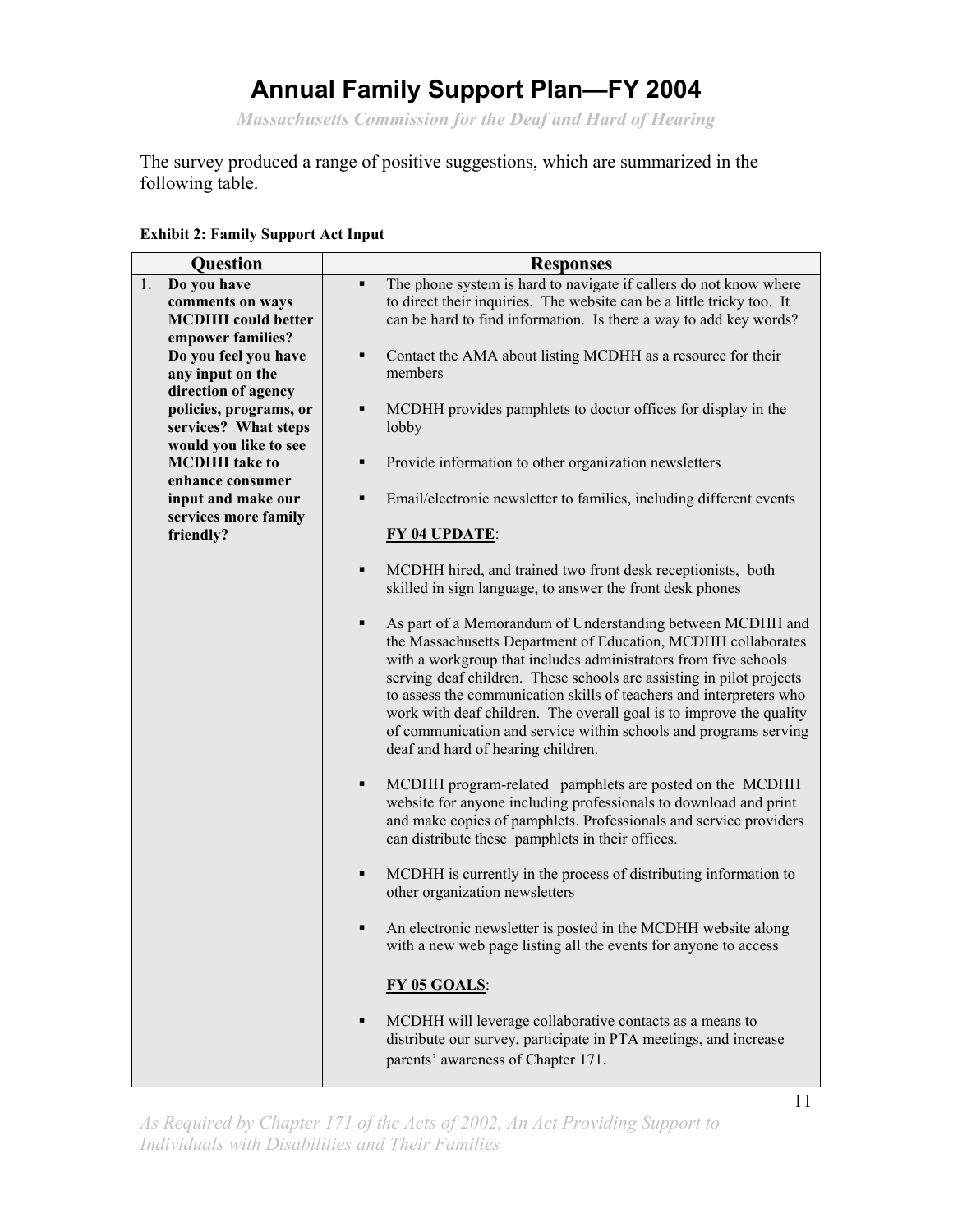*Massachusetts Commission for the Deaf and Hard of Hearing* 

| <b>Question</b><br><b>Responses</b>                                                               |                                                                                                                                                                                                                                                                                            |
|---------------------------------------------------------------------------------------------------|--------------------------------------------------------------------------------------------------------------------------------------------------------------------------------------------------------------------------------------------------------------------------------------------|
|                                                                                                   |                                                                                                                                                                                                                                                                                            |
| Did you receive<br>2.<br>training or education                                                    | A program that families can go to help them understand their rights<br>٠                                                                                                                                                                                                                   |
| from your children's<br>specialist to help you<br>become a more                                   | Children Specialists continue to provide the information as much as<br>٠<br>they can to share with the families.                                                                                                                                                                           |
| effective advocate?<br>Do you have any<br>additional ideas or<br>recommendations to<br>help MCDHH | Children Specialists refer the families to their regional or state<br>program that assists families to understand about their rights.<br>Children Specialists also assist them in understanding their rights as<br>well                                                                    |
| implement ways to<br>improve their                                                                | Links to other advocacy groups, parents groups on the website<br>٠                                                                                                                                                                                                                         |
| leadership skills<br>within the family?                                                           | Advocate training: train parents, families, and children about their<br>٠<br>rights and how to advocate for themselves                                                                                                                                                                     |
|                                                                                                   | Use MCDHH website as a resource to link to other parent groups<br>٠                                                                                                                                                                                                                        |
|                                                                                                   | A volunteer group of people who work as advocates for families.<br>This group can also do advocate training.                                                                                                                                                                               |
|                                                                                                   | Advisory Council members continue to meet with families and<br>$\blacksquare$<br>caseworkers as a way of publicizing MCDHH Services and<br>provided advocacy to the families on behalf of their children's<br>educational needs.                                                           |
|                                                                                                   | Host events, such as the Walk for Deaf and Hard of Hearing for<br>٠<br>exposure in an environment that is "non-threatening" and social.                                                                                                                                                    |
|                                                                                                   | Need for more information and advocacy toward legislators.<br>٠                                                                                                                                                                                                                            |
|                                                                                                   | Work with TV shows such as "Chronicle" to produce a brief<br>٠<br>educational show about "A Day in the Life" of Deaf and Hard of<br>Hearing people and their communication needs, equipment, etc. Dr.<br>Tim Johnson could talk about hearing loss and how it affects you,<br>issues, etc. |
|                                                                                                   | <b>FY04 UPDATE:</b>                                                                                                                                                                                                                                                                        |
|                                                                                                   | Children Specialists continue to advocate training to the families,<br>parents and children about their rights. As a result of this support,<br>some families have succeeded in advocating for themselves on<br>behalf of their children's educational needs.                              |
|                                                                                                   | Links are being developed to be placed in the MCDHH website<br>٠                                                                                                                                                                                                                           |
|                                                                                                   | MCDHH is currently gathering additional web resources for our<br>٠<br>website.                                                                                                                                                                                                             |
|                                                                                                   |                                                                                                                                                                                                                                                                                            |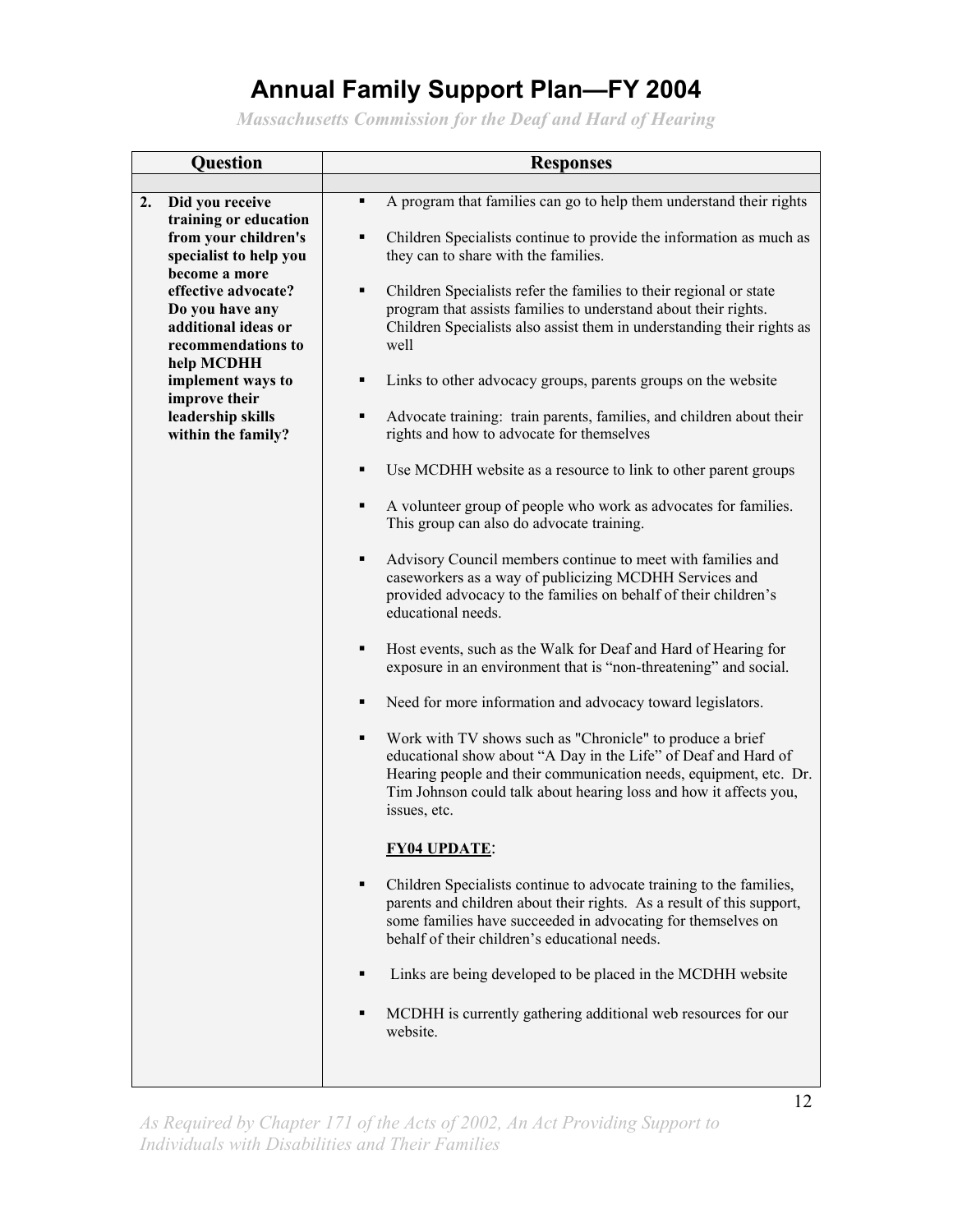*Massachusetts Commission for the Deaf and Hard of Hearing* 

| <b>Question</b>                                                                                                 | <b>Responses</b>                                                                                                                                                                                                                  |  |
|-----------------------------------------------------------------------------------------------------------------|-----------------------------------------------------------------------------------------------------------------------------------------------------------------------------------------------------------------------------------|--|
| 2. CONTINUED                                                                                                    | Children Specialists continue to ensure that language development<br>be supported and inclusive in children's service plans through<br>referrals and information.                                                                 |  |
|                                                                                                                 | MCDHH continues to provide a need for more information and<br>٠<br>advocacy towards legislators.                                                                                                                                  |  |
|                                                                                                                 | <b>FY 05 GOALS:</b>                                                                                                                                                                                                               |  |
|                                                                                                                 | Advisory council members to meet with the families and/or<br>٠<br>caseworkers as a way of publicizing MCDHH services and<br>providing - Involve people who can become advocates working<br>with families.                         |  |
|                                                                                                                 | Language development needs to be supported, in the same way that<br>children with physical disabilities receive wheelchairs.                                                                                                      |  |
|                                                                                                                 | Send informational video tapes or reference papers and brochures to<br>٠<br>various newsletters and make them available for public viewing                                                                                        |  |
|                                                                                                                 | Children Specialists continue to provide information packets that<br>٠<br>include a listing of resources, videotapes and books to the families.<br>The information packets are also available to anyone upon request.             |  |
| 3.<br>Any suggestions<br>regarding changes to<br>the way we provide<br>services? How we<br>fund those services? | More opportunities for more partnering with some of the other<br>٠<br>agencies to share grants or share funding. Currently MCDHH has<br>agreements with the Department of Education and the Executive<br>Office of Elder Affairs. |  |
|                                                                                                                 | <b>FY04 UPDATE:</b>                                                                                                                                                                                                               |  |
|                                                                                                                 | MCDHH Children Specialists participate in Wraparound<br>Workgroups hosted by Walden School/The Learning Center for the<br>Deaf.                                                                                                   |  |
|                                                                                                                 | <b>FY05 GOALS:</b>                                                                                                                                                                                                                |  |
|                                                                                                                 | Develop a new initiated grant to provide services for the families<br>and their children in two locations.                                                                                                                        |  |
| Have you received<br>4.<br>any training or<br>support dealing with                                              | There could be more information available in local libraries,<br>٠<br>audiologist offices, primary care doctor offices, and hospitals.                                                                                            |  |
| becoming more of an<br>effective advocate?                                                                      | <b>FY04 UPDATE:</b>                                                                                                                                                                                                               |  |
| What services and<br>resources do you<br>think work well for<br>helping families get                            | MCDHH is working closely with the Department of Public Health<br>to include MCDHH brochures in their information packets to the<br>families so they can be referred to the MCDHH Children Specialists                             |  |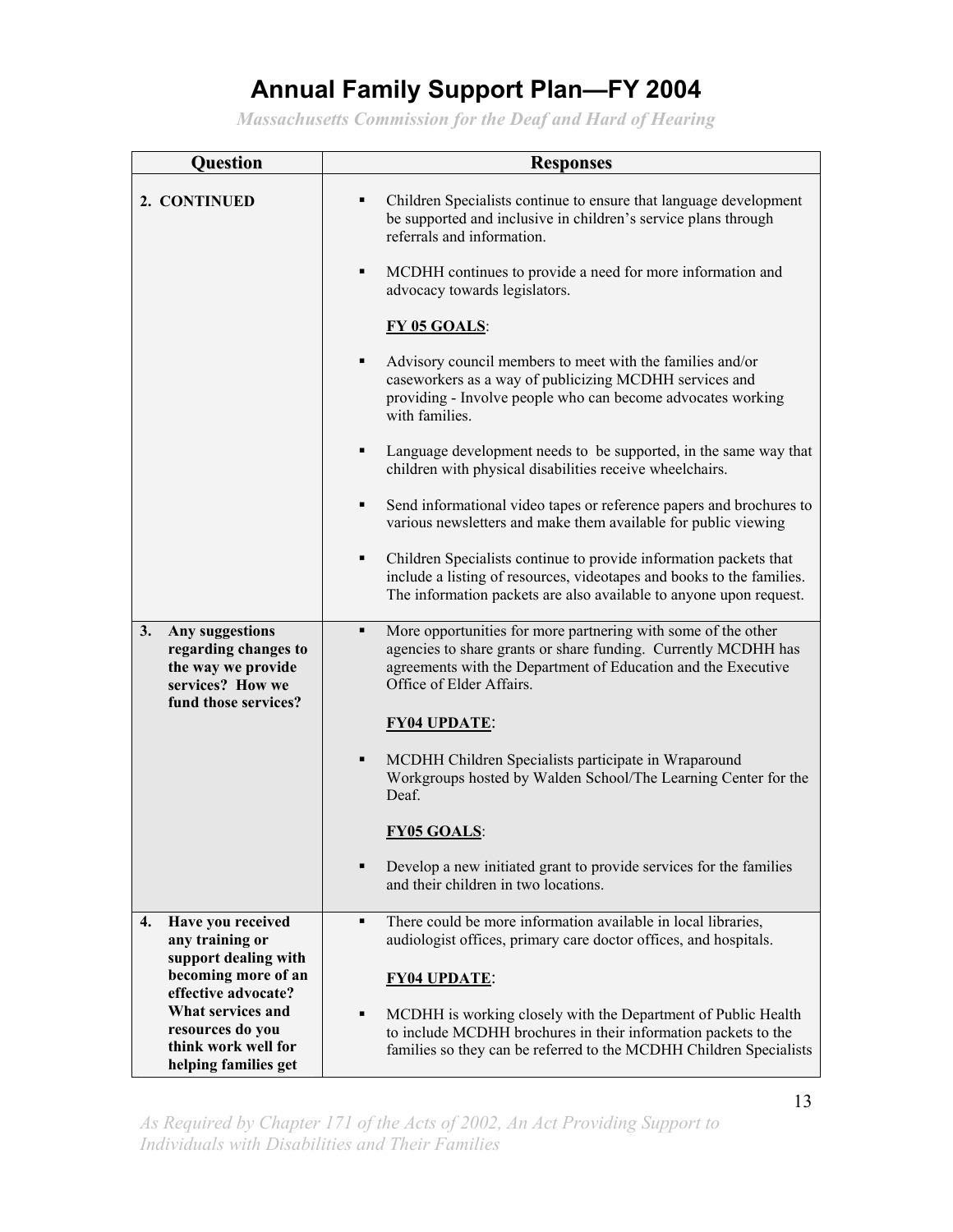*Massachusetts Commission for the Deaf and Hard of Hearing* 

| <b>Question</b>                                                          | <b>Responses</b>                                                                                                                                                                                                                                                                                        |  |  |
|--------------------------------------------------------------------------|---------------------------------------------------------------------------------------------------------------------------------------------------------------------------------------------------------------------------------------------------------------------------------------------------------|--|--|
| information and<br>referral? What new                                    | Evening community meetings with notices in the newspaper                                                                                                                                                                                                                                                |  |  |
| initiatives do you feel<br>that MCDHH should                             | Services provided in a timely manner<br>٠                                                                                                                                                                                                                                                               |  |  |
| do to support<br>families?                                               | MRC to provide assistance with job seeking and job placement<br>٠                                                                                                                                                                                                                                       |  |  |
|                                                                          | <b>FY04 UPDATE:</b>                                                                                                                                                                                                                                                                                     |  |  |
|                                                                          | Children Specialists continue to inform families of any community<br>$\blacksquare$<br>meetings through any mean of media (TV, radio, newspapers,<br>flyers, etc.)                                                                                                                                      |  |  |
|                                                                          | MCDHH Children Specialists attended a workshop called<br>٠<br>"Identifying and Meeting Children's Health Needs at Winchester<br>Hospital and shared information and network with other agency<br>providers.                                                                                             |  |  |
|                                                                          | Children Specialists continue to provide services to the families in a<br>٠<br>timely manner.                                                                                                                                                                                                           |  |  |
|                                                                          | Children Specialists continue to work with Adult Case Managers to<br>٠<br>ensure that the transition is smooth from high school to work<br>through referral to MRC for assistance with employment supports.                                                                                             |  |  |
|                                                                          | <b>FY05 GOALS:</b>                                                                                                                                                                                                                                                                                      |  |  |
|                                                                          | MCDHH will explore the feasibility of repeating prior year<br>٠<br>advertising on the MBTA (pending availability of fiscal resources)                                                                                                                                                                   |  |  |
| Your suggestions for<br>5.                                               | Regional meetings<br>٠                                                                                                                                                                                                                                                                                  |  |  |
| the larger spring<br>forum with other<br>agencies.                       | Publicize the meeting in advance using advocacy groups, advisory<br>Ξ<br>council, multi-cultural groups, etc.                                                                                                                                                                                           |  |  |
|                                                                          | <b>FY04 UPDATE:</b>                                                                                                                                                                                                                                                                                     |  |  |
|                                                                          | MCDHH held Statewide Advisory Council and Regional Advisory<br>п<br>Council meetings at different locations and publicized the meetings<br>in advance using Disability Policy Consortium, Massachusetts State<br>Association of the Deaf, Mass DeafTerp Listserv, and other means<br>of media relations |  |  |
| <b>How well does</b><br>6.<br><b>MCDHH</b> work with                     | Promotional tapes to run on the radios, family members may hear<br>$\blacksquare$<br>them.                                                                                                                                                                                                              |  |  |
| people who come<br>from different<br>communities and<br>cultures? Are we | Some ethnic groups do not seek services from MCDHH due to fear<br>٠<br>of discrimination. It would improve if MCDHH has a<br>representative at the various ethnic and cultural events.                                                                                                                  |  |  |

*As Required by Chapter 171 of the Acts of 2002, An Act Providing Support to Individuals with Disabilities and Their Families*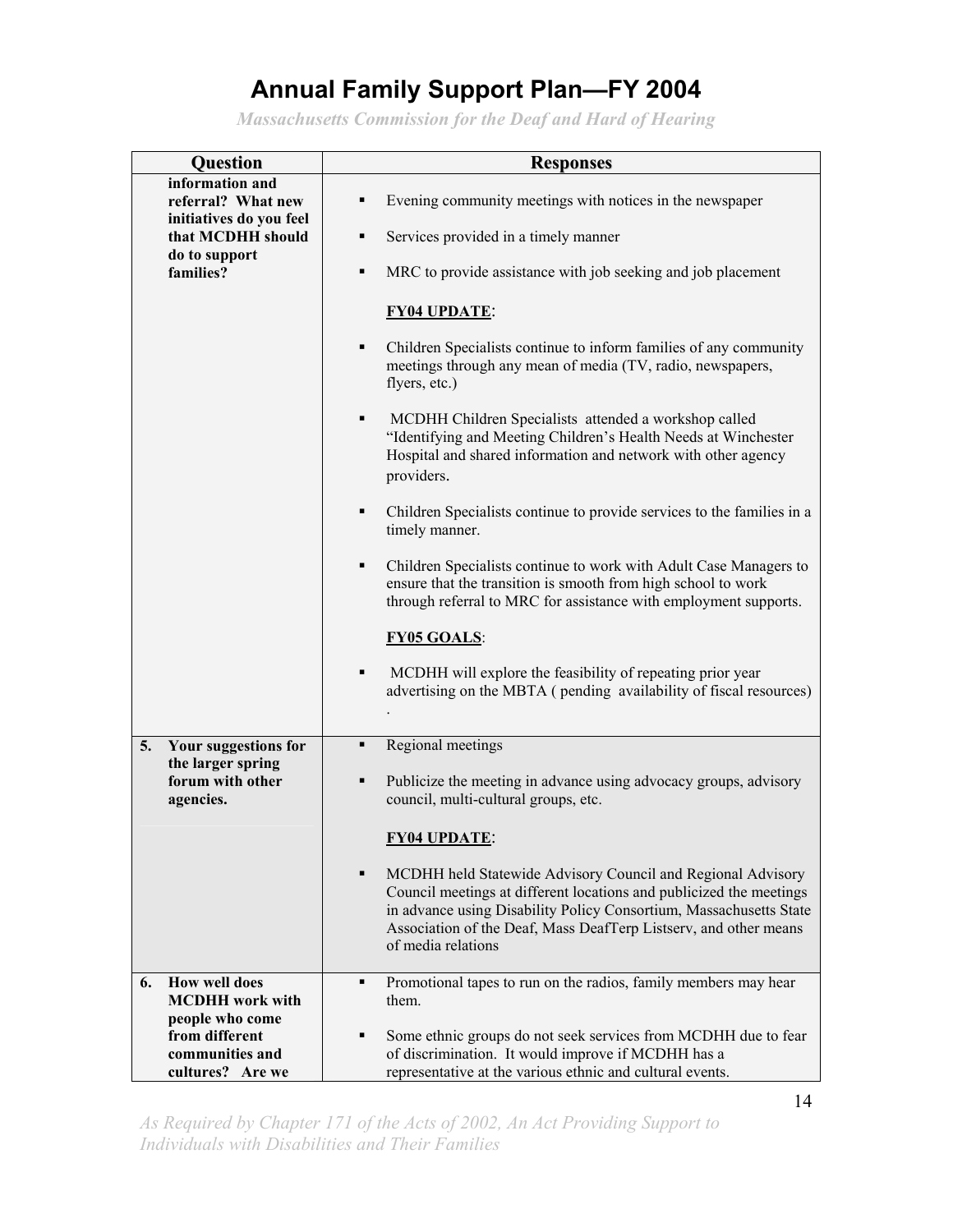*Massachusetts Commission for the Deaf and Hard of Hearing* 

| <b>Question</b>                                                                                                 | <b>Responses</b>                                                                                                                                                                                                                                                  |  |
|-----------------------------------------------------------------------------------------------------------------|-------------------------------------------------------------------------------------------------------------------------------------------------------------------------------------------------------------------------------------------------------------------|--|
| friendly and                                                                                                    |                                                                                                                                                                                                                                                                   |  |
| welcoming to multi<br>cultural people?                                                                          | Host a cultural event at MCDHH incorporating a tour of MCDHH                                                                                                                                                                                                      |  |
| What new initiatives<br>or different<br>approaches would                                                        | MCDHH sponsor multicultural events by advertising in program<br>٠<br>book, etc.                                                                                                                                                                                   |  |
| you suggest MCDHH<br>propose to meet the                                                                        | <b>FY04 UPDATE:</b>                                                                                                                                                                                                                                               |  |
| needs of ethnically or<br>different groups?                                                                     | MCDHH hosted its own booth at Boston Provider Exposition and<br>٠<br>Family Resource Day last spring. Children Specialist represented<br>MCDHH at Cambridge Ridge and Latin School to share<br>information with other service providers.                          |  |
|                                                                                                                 | MCDHH hosted a Multi-Cultural workgroup. Multi-Cultural<br>$\blacksquare$<br>organization representatives attended Statewide Advisory Council<br>meetings.                                                                                                        |  |
|                                                                                                                 | <b>FY05 GOALS:</b>                                                                                                                                                                                                                                                |  |
|                                                                                                                 | <b>Billboards</b><br>п                                                                                                                                                                                                                                            |  |
|                                                                                                                 | Designate at least one direct service staff member from MCDHH to<br>٠<br>attend and reach out to the community by attending constituent-run<br>ethnic and cultural events.                                                                                        |  |
|                                                                                                                 | MCDHH is underway in planning a commission-wide Open House<br>٠<br>for FY'05.                                                                                                                                                                                     |  |
| The Commission is<br>7.<br>collaborating with a<br>number of other<br>agencies under<br><b>EOHHS.</b> From your | Collaborate with MRC to follow up on job accommodations and<br>$\blacksquare$<br>ways in which employers can better understand the needs of Deaf<br>and Hard of Hearing people. Explain grievance procedures if not<br>satisfied with services.                   |  |
| experience and your                                                                                             | <b>FY04 UPDATE:</b>                                                                                                                                                                                                                                               |  |
| perspective, what<br>other agencies should<br><b>MCDHH</b><br>collaborate?                                      | MCDHH continues to work collaboratively with MRC on<br>п<br>employment issues.                                                                                                                                                                                    |  |
|                                                                                                                 | MCDHH has collaborated with Department of Health on Newborn<br>п<br>Infant Screening and on Substance Abuse issues as well as<br>communication access for Deaf and Hard of Hearing individuals for<br>persons seeking to attend substance abuse related meetings. |  |
|                                                                                                                 | MCDHH has been collaborating with the Department of Education<br>٠<br>to establish systems for assessing sign language communication<br>skills of teachers and educational interpreters working with deaf<br>and hard of hearing children.                        |  |
|                                                                                                                 | MCDHH has been collaborating with the Department of Mental<br>Ξ<br>Health on improving and strengthening services for the Deaf and                                                                                                                                |  |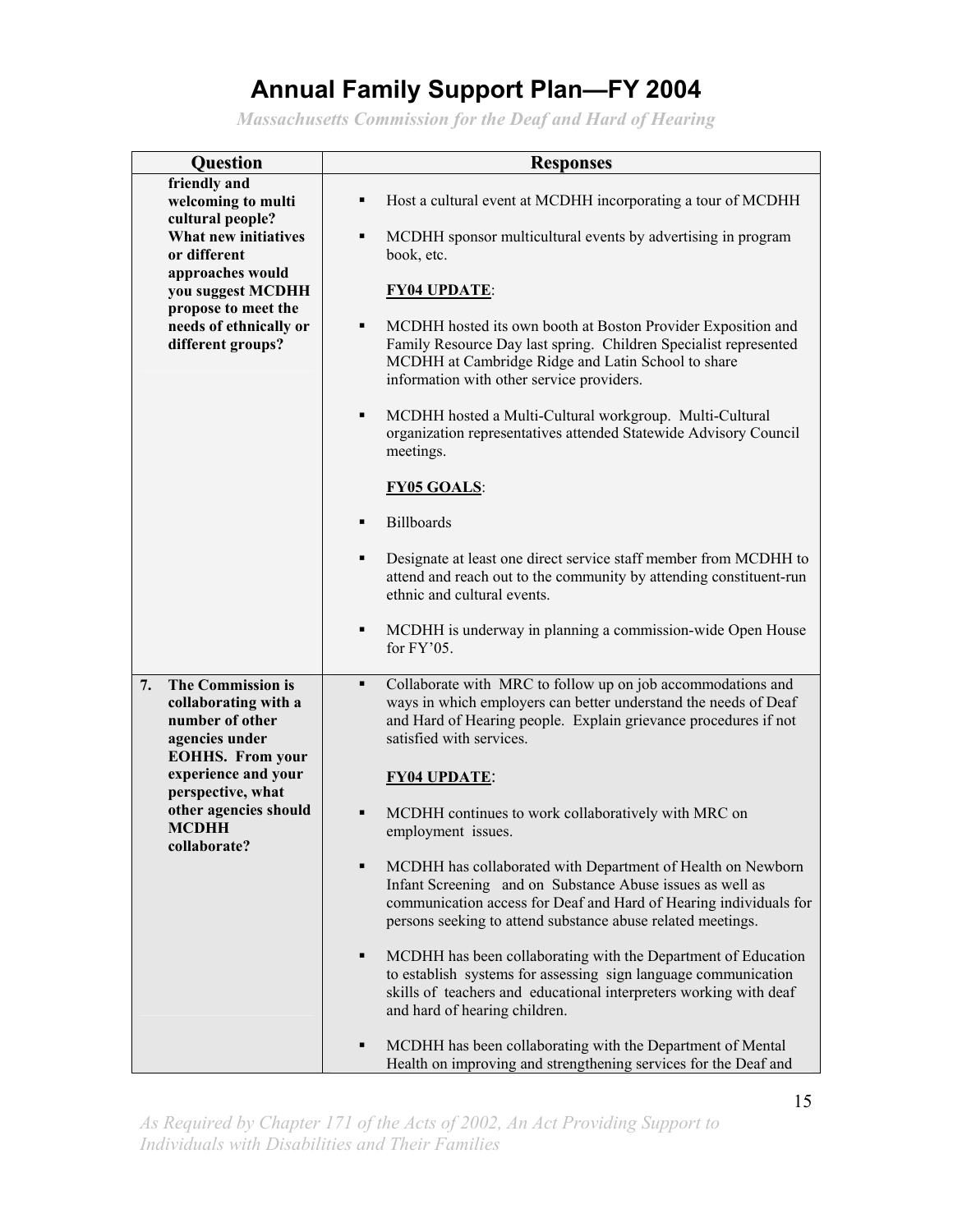*Massachusetts Commission for the Deaf and Hard of Hearing* 

| Ouestion | <b>Responses</b>                                                                 |  |
|----------|----------------------------------------------------------------------------------|--|
|          | Hard of Hearing, including establishing workgroups between two<br>agencies, etc. |  |

# **IV. Family Leadership**

MCDHH provides multiple opportunities for its deaf community families to receive leadership training.

### *A. MCDHH training program for family members*

A key area of training offered by MCDHH is children's services. Children's Specialists work with families of deaf children to train them in effectively helping manage their children's case. The outcome of this effort is that these families can assume a position of leadership and advocacy in such areas as education and assistive technology, providing their children the tools to help them succeed.

Another area of training offered by the Commission is its Deaf Elder Caregiver Training Center, a collaborative with the Executive Office of Elder Affairs. This landmark effort provides training in the specialized area of providing for the needs of deaf elders.

### **FY 04 UPDATE**:

Children Specialists will continue to share information on trainings, workshops and conferences pertaining to children services and specific disability issues. The Children Specialists have attended several key conferences this past year in areas that were identified as concerns for parents. Children Specialists will encourage families to receive as many educational opportunities on behalf of their children.

### **Examples of Conferences attended by Case Managers in FY04:**

Mental Illness, Substance Abuse and Risk, sponsored by the University of Massachusetts Medical School, Department of Psychiatry

Deaf Community Health Fair sponsored by D.E.A.F. Inc.

Six sessions of CFFC trainings (Coordinated Family Focused Care: "Systems of Care") sponsored by the Massachusetts Behavioral Health Partnership. (This training was made possible through involvement with the Wraparound Project).

A workshop sponsored by the Easter Seals that focused on Family Supports.

 A two day training on CAFAS (Child & Adolescent Functional Assessment Scale). The CAFAS is used in assessing a youth's degree of impairment in day-to-day functioning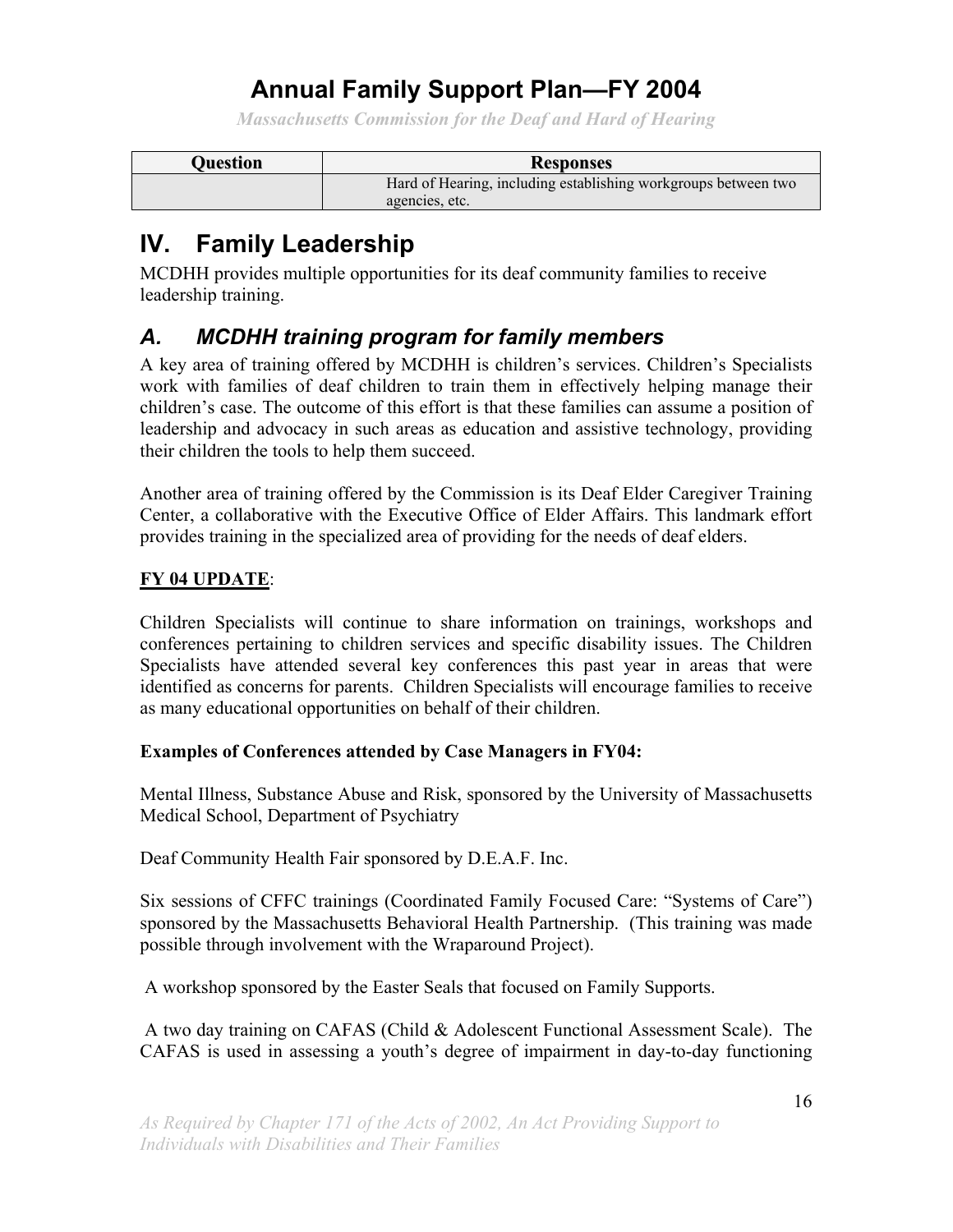*Massachusetts Commission for the Deaf and Hard of Hearing* 

due to emotional, behavioral, psychological, and psychiatric or substance abuse problems.

 A "mini-workshop" sponsored by the Federation for Children with Special Needs on Individualized Educational Planning (IEP).

 A two-day training on "Successful Audiological Management of Children Who are Deaf blind or Who Have Multiple Disabilities" at Perkins.

 Six days of intensive training around family centered curriculum for children from birth to five with hearing loss and their families.

Current Thinking/New Direction on Child Sexual Abuse conference.

In addition, the Commission's web portal is the most widely source of information for deaf community families in the Commonwealth (Please refer to Sec. III.A.3 above). It directs users to a variety of information on training programs of interest to families.

### *B. Giving families and individuals more opportunities to exercise their leadership skills*

MCDHH frequently provides families with an opportunity to exercise leadership. Its town meetings, SAC, RAC and annual surveys provide opportunities for families to become involved in the policy of the Commission.

In addition, the Commission often turns to the community for guidance and assistance of issues facing deaf people. For example, MCDHH is currently involved in a collaborative effort with a dozen community groups to combat the rising tide of physical assault and sexual abuse against deaf children and teenagers. The management of the Collaborative includes a number of parents of deaf children. These family members have been instrumental in defining the mission of the Collaborative, its objectives and its activities.

Through the leadership of these families, the Collaborative, in a short time, has put together two public activities, bringing families together with educators, law enforcement officials and deaf children and teens to address the problem. The activities of the Collaborative are a mix of education, training, counseling and advocacy, all of which involve the leadership of the families involved.

# **V. Family Resources and Funding**

### *A. Current resource allocation for family support*

The Case Management and Social Services Department is the branch of MCDHH most closely responsible for providing family-support resources. In addition, operating on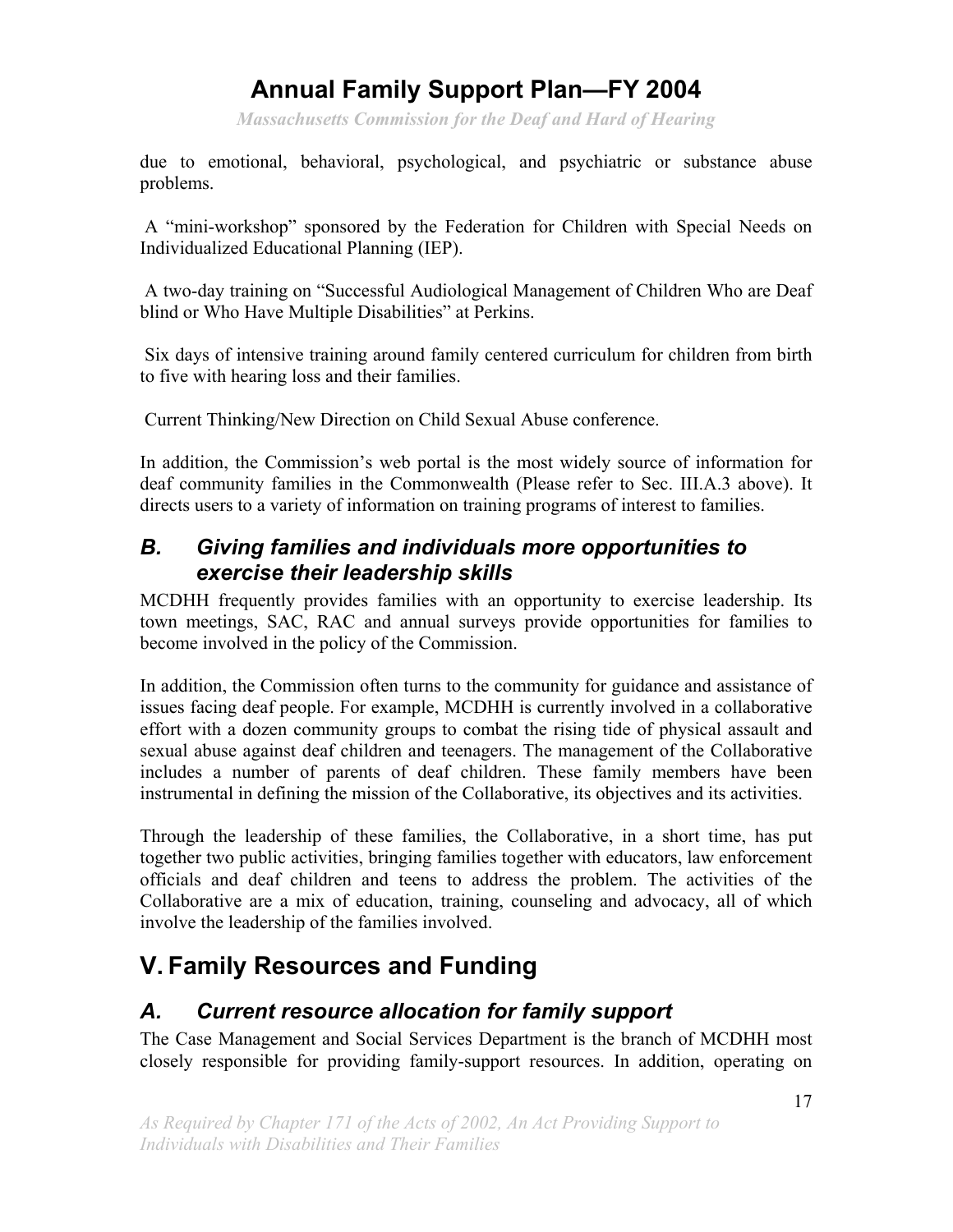*Massachusetts Commission for the Deaf and Hard of Hearing* 

limited resources, the Commission has established three specialized regional position—in Boston, Plymouth and Springfield—to provide unique support to families and their deaf and hard of hearing children.

These Children's Specialists are a valuable family resource for information on hearing loss and referrals to other agencies. The specialists also consult with other service providers, like the Department of Health, and educate them about the very special needs of children who are deaf or who have suffered a hearing loss.

### *B. Providing flexible funding to families to customize their services*

Perhaps the greatest funding flexibility that MCDHH offers to families is the ability to offer its services free of charge. The Commission does provide direct funding in the case of its Assistive Technology Program; however, this program is generally aimed at elders who are hard of hearing and families with children in need of assistive technology equipment.

To the extent that staff is available, families working with MCDHH do have the ability to customize their service program.

### *C. New initiatives for individualized service and support*

### **I.**

MCDHH will work with the Department of Mental Retardation and the other designated human service agencies named in the Chapter 171 legislation, to discuss and monitor progress on family support initiatives and to workcollaboratively on improving and expanding family support services. In addition, we will work in cooperation with DMR and the other EOHHS agencies in support of a project held by Massachusetts Families Organizing for Change to facilitate education and awareness with individuals and families about Chapter 171, as well as support other activities related to the implementation of this legislation.

### **II A.**

MCDHH will work with the Department of Public Health and other EOHHS agencies to include consumers/families utilizing their services and who also have special health needs in regional emergency planning initiatives. Service providers will receive training and information about emergency personnel and resources. Families will be assisted to develop emergency health plans.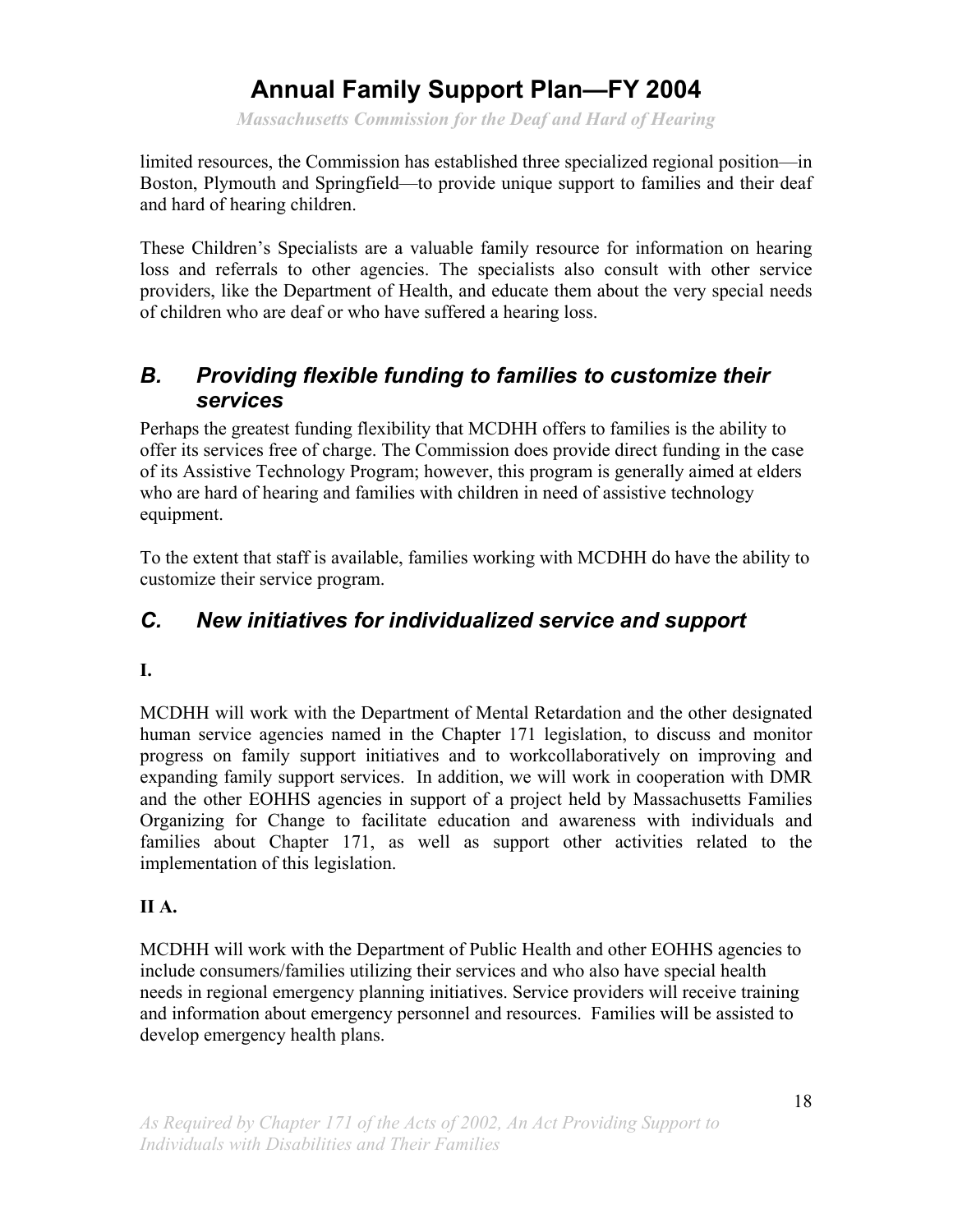*Massachusetts Commission for the Deaf and Hard of Hearing* 

### **II B.**

MCDHH will assist the Office on Health and Disability (OHD) with the Division for Special Health Needs, to conduct outreach to organizations serving adults with disabilities. Efforts to initiate collaborative information sharing and planning to facilitate emergency preparedness will take place with among others, the area Councils on Aging, the MS Society and the ALS Association.

MCDHH has a long history of broadening the scope of its mission by taking on new initiatives that are important to the deaf community. However, the Commission is in its third consecutive year of service cutbacks due to budgetary constraints. These constraints have had a materially adverse effect on the Commission's ability to take on new initiatives.

The Commission will pursue new initiatives in FY 2004 to the extent that it can establish partnerships to help offset the loss of 15 staff positions over the past three years.

These partnerships will include other agencies as explained in Section VIII below, as well as with non-profit organizations and educational institutions.

 In addition, the Commission will continue its practice of seeking out grant opportunities to fund new initiatives. This is something it has done in the past with its Deaf Elder Caregiver Training Center, and Abuse Prevention Health Collaborative for Deaf Children initiative. Presently, the Commission is in the early stages of developing a grant proposal with the Department of Mental Health regarding substance abuse issues in the deaf, hard of hearing, and late deaf populations.

## **VI. Accessing Services and Supports**

### *A. Educating families on how to access MCDHH services*

### **FY04 UPDATE**:

MCDHH uses a variety of methods to educate families on how to access its services. First, the MCDHH web portal, described above in Sec. III.A.3, is an information portal about the Commission and its services. Through this portal, families can receive information and link to other sources of information.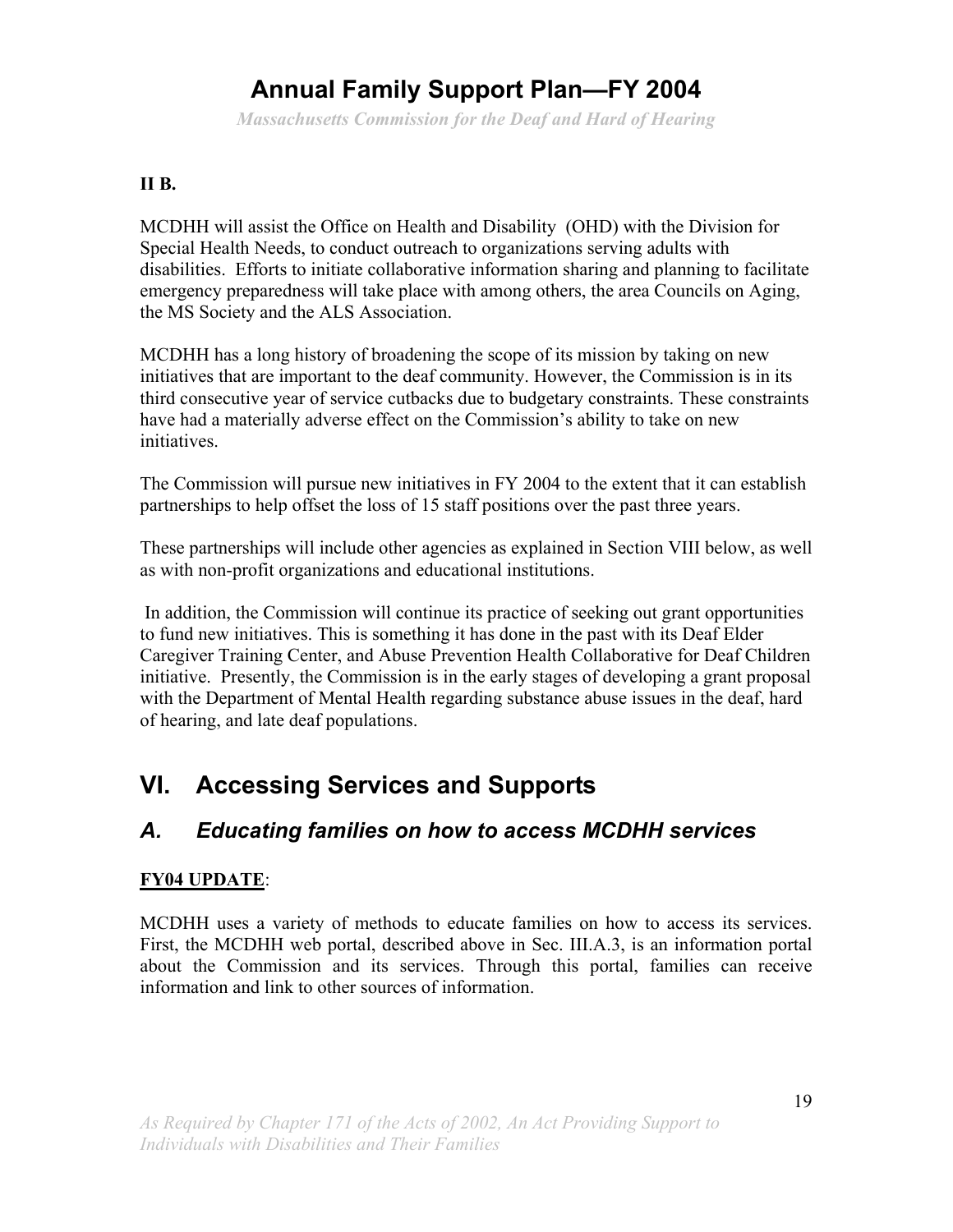*Massachusetts Commission for the Deaf and Hard of Hearing* 

Second, the Commission produces an online informational newsletter that provides timely information on the Commission's services.<sup>3</sup>

Third, MCDHH host's town meetings or forums around the state at which Commission staff meet families, providing information on services and discussing problems.

Fourth, the Commission's Communications Access, Training and Technology Services Department (CATTS) provides public education on all issues related to hearing loss. It also runs a public outreach program whereby it will provide free communications accessibility training. The CATTS Department is responsible for producing the Commission's informational materials, providing general information related to deaf and hard of hearing people, and managing the Commission's web site. This year the CATTS Department has also set up a demonstration room for assistive technology devices. This room is open during the Commissions regular operating hours, and there is always a staff member of the CATTS department available to share information, demonstrate equipment and answer questions.

Fifth, the Commission's Case Management and Social Services Department continues to work collaboratively with Communication Access Training and Technology Services for advocacy purposes The Case Management Department will continue outreach to historically underserved regions by attending Western Massachusetts Big E, by providing several commission-wide Open Houses, and through case manager attendance at community events sponsored by diverse population groups. (I.e. Asian Deaf Association of New England picnic in August)

In addition, when resources and budget permit, the Commission will utilize advertising as a public outreach effort. Advertising would be aimed at creating awareness of the Commission's services and providing a way for the public to access that information—by phone, Internet or response card.<sup>4</sup>

Finally, the Commission works closely with its sister disabilities agencies on crossreferrals for families who would benefit from the services of more than one agency.

### *B. MCDHH services that promote access to information and referral*

MCDHH promotes access to information in a variety of ways. They include:

 $\overline{a}$  $3$  Formerly published in hard copy quarterly and mailed to readers, the newsletter is now published electronically twice a year as a result of cost saving mandates. 4

<sup>&</sup>lt;sup>4</sup> In 2000 MCDHH conducted a public transportation advertising campaign, placing ads in MBTA trains. These ads described the Commission and its services and featured a mail-in tear-off to request further information. This campaign resulted in tremendous demand for information on the Commission's services, and brought thousands of people into MCDHH's service community. Budgetary reductions forced an end to this public service campaign.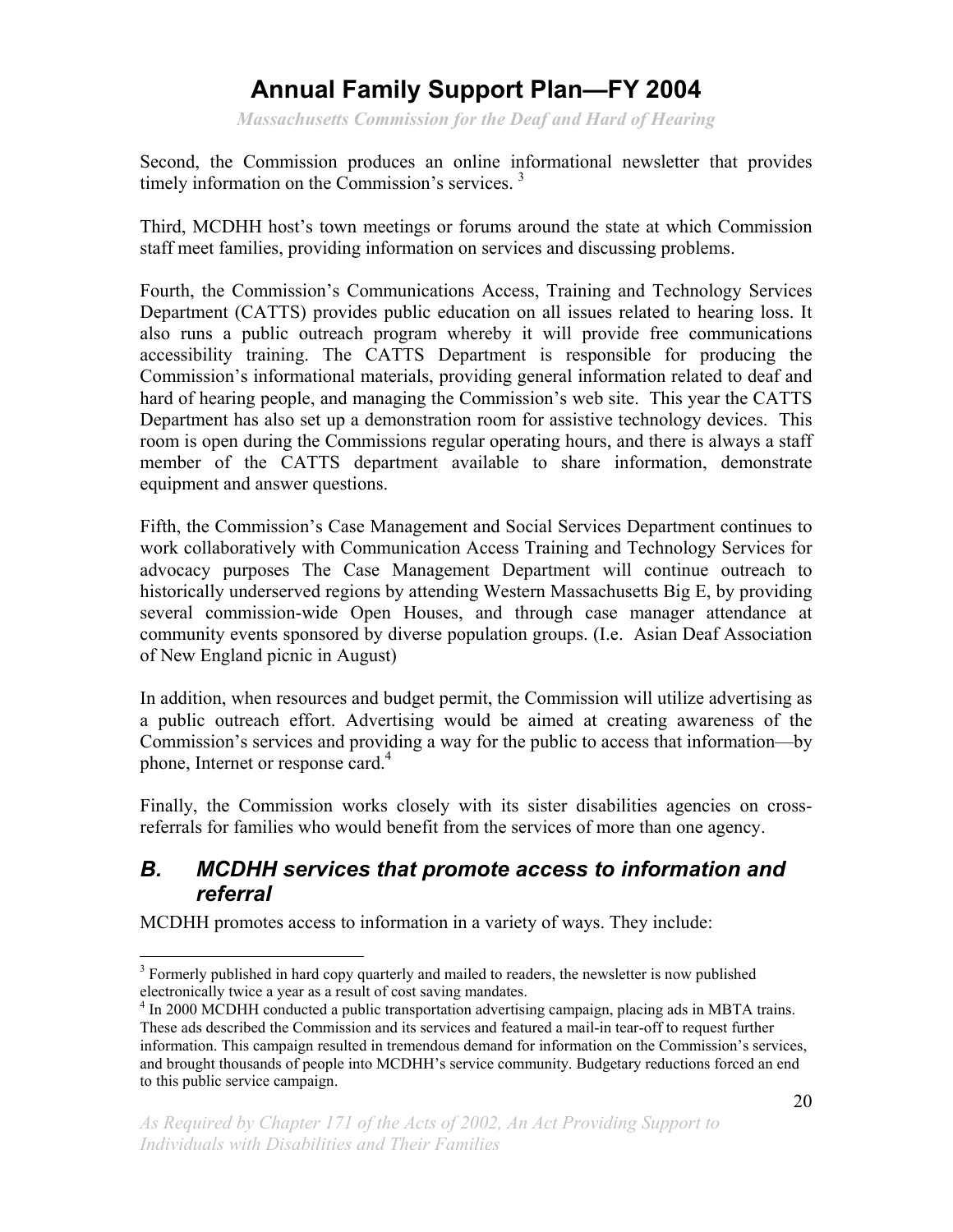*Massachusetts Commission for the Deaf and Hard of Hearing* 

- *Case Management*. The Commission's case managers will make referrals for clients in need of certain services. Case managers will also help their clients find the information that will be of most help to them and their families.
- *The Fund for the Purchase of Interpreter Services and the Fund for the Purchase of CART Services.* These funds pay for the services of interpreters and CART providers to enable communications access for deaf, hard of hearing and late deafened people at many types of events in which other agencies are not legally responsible to pay.
- *Independent Living Program and Services for Deaf and Severely Hard of Hearing People.* MCDHH works closely with organizations such as those listed in Exhibit 1 of this report to promote access to information important to deaf people and their families.

### *C. New initiatives to increase access to services and referrals*

MCDHH regularly conducts needs assessments, establishes work groups, promotes development of needed special services, and develops and pursues action plans that enhance already existing specialized services for dear, late deafened and hard of hearing individuals.

#### **FY 04 UPDATE**:

MCDHH conducted two "Meet Interpreter Referral" evenings, one in Boston and one in Central Massachusetts, both were open to the community. These events allowed consumers to meet the interpreter referral specialist from their region and ask questions related to; how to make an interpreter request, the process for obtaining an interpreter, and educating people on how the Commission can advocate for the community when a business or workplace must fund interpreter services. (MCDHH goal for **FY05** is to continue to have "Meet Interpreter Referral " in our various regions.)

#### **FY05 GOALS**:

MCDHH will also plan to have a similar event for our Case Management Department. MCDHH will have commission-wide Open Houses for families and their children to learn about MCDHH programs and services throughout the upcoming year.

## **VII. Culturally Competent Outreach and Support**

MCDHH has several ways in which it meets the needs of its multi-culturally community and provides appropriate support.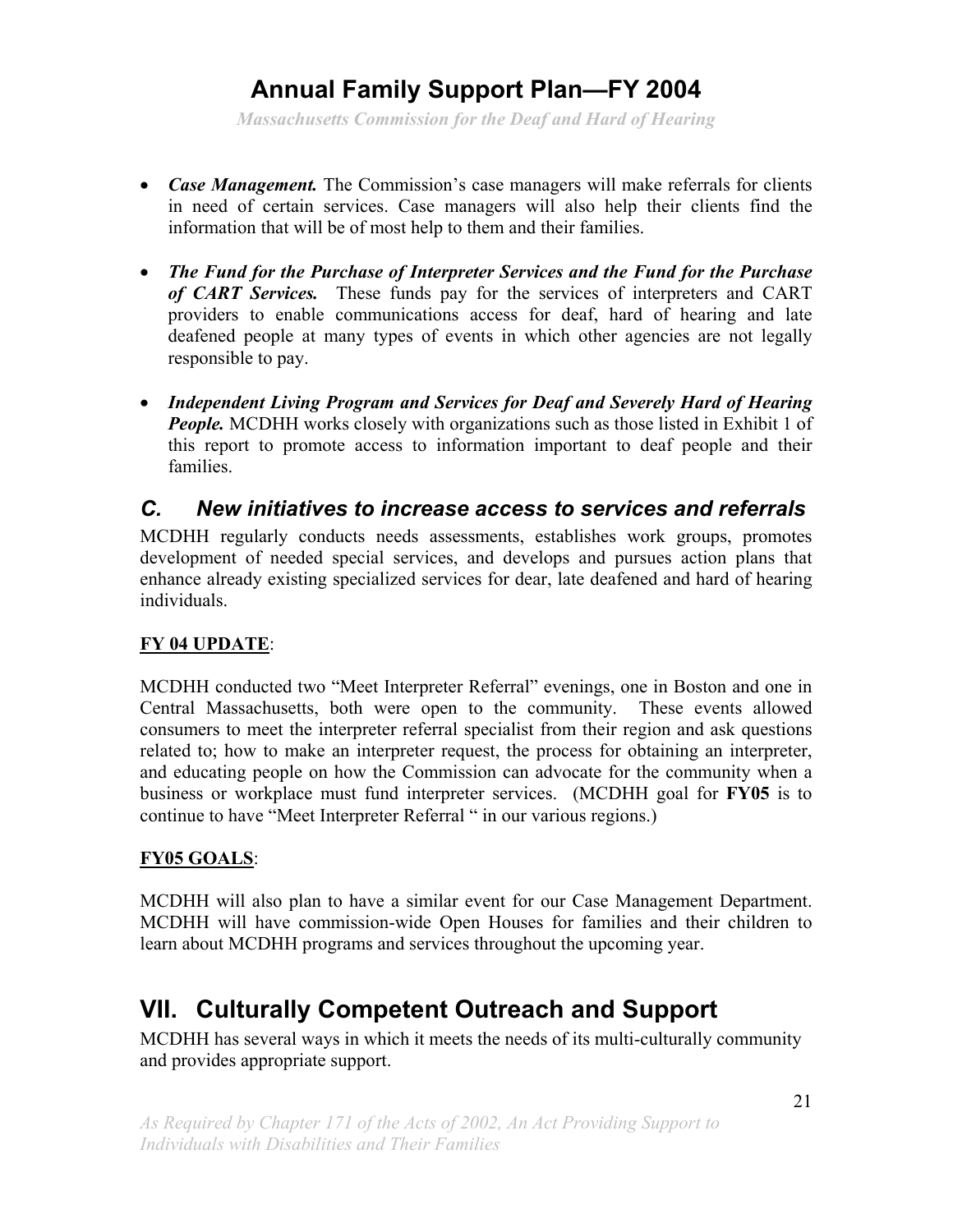*Massachusetts Commission for the Deaf and Hard of Hearing* 

### *A. How MCDHH provides culturally appropriate access and support to an ethnically, culturally and linguistically diverse population*

First, the Commission routinely hires translators of different spoken languages along with ASL interpreters. These multi-lingual translators are used when people who do not speak English seek case management services.

Second, MCDHH hosts the Multi-Cultural Workgroup, multicultural gathering for the purpose of increasing the Commission's knowledge of diverse cultures, and to find out how it can better serve its constituents within those cultures.

### **FY 05 GOALS**:

MCDHH will convene a meeting of the Multi-Cultural workgroup to provide information about Chapter 171 and gather survey input. Workgroup members include representation of the following consumer organizations:

- Asian Deaf Association of New England
- Boston Black Deaf Advocates
- Boston Latino Deaf Association

### *B. New initiatives for providing outreach that respects cultural diversity of families and individuals*

- In addition to the steps outlined above in Section VII. A, MCDHH has taken the following new initiatives in the area of cultural diversity:
- Provided MCDHH staff development training, led by a trainer from the Multi-Cultural Workgroup, that focuses on recognizing and supporting diversity
- Case Management staff will continue to receive cultural sensitivity training and awareness in order to better serve diverse Deaf and Hard of hearing populations from varying cultural and ethnical backgrounds
- Develop and plan new approaches to educate families from cultural and ethnic backgrounds on Deaf and Hard of Hearing issues
- Nominated members of the Asian Deaf Association of New England, Boston Black Deaf Advocates, and the Boston Latino Deaf Association for seats on the Statewide Advisory Council (See Section III.A.4 above)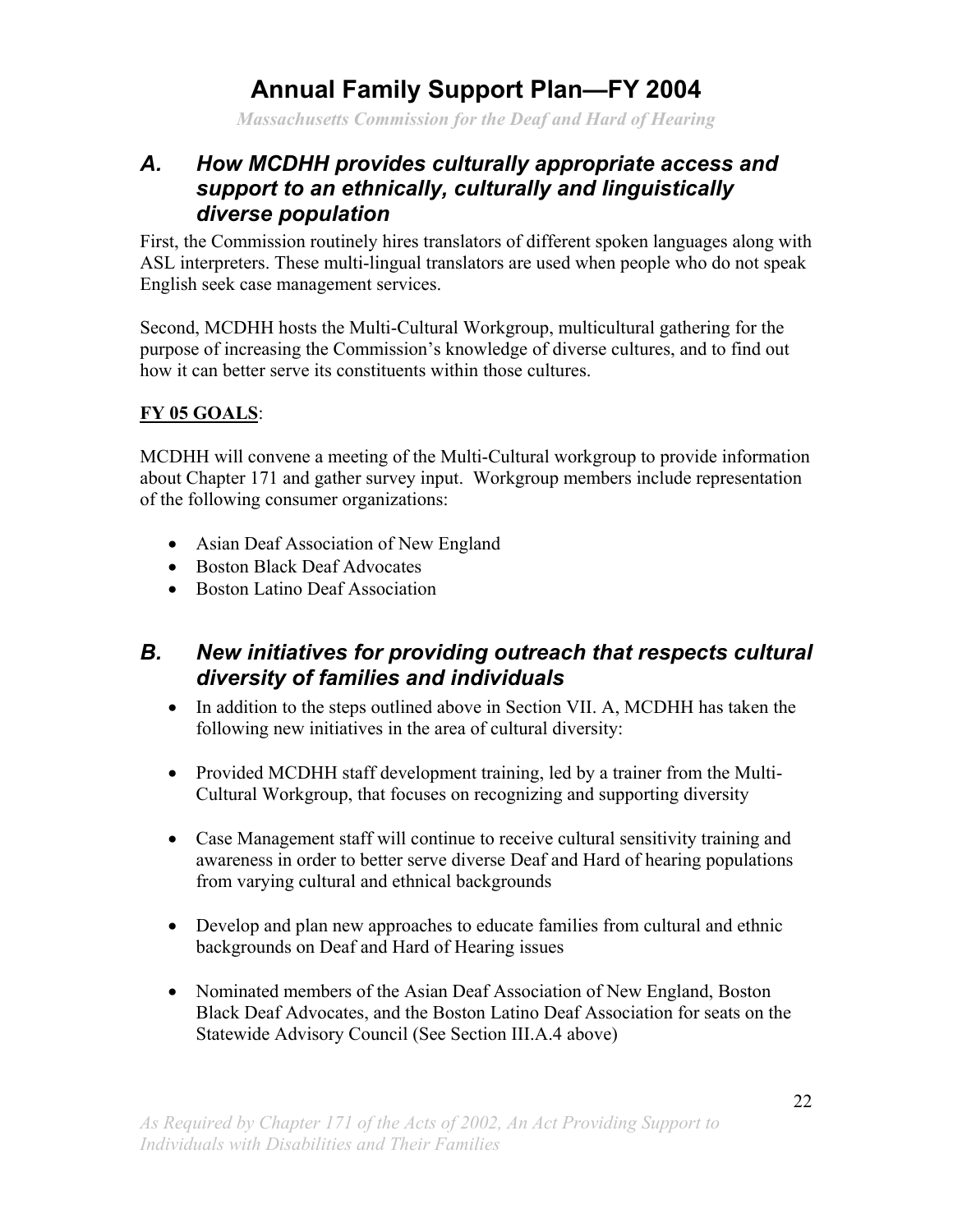*Massachusetts Commission for the Deaf and Hard of Hearing* 

Our Director of Case Management and Social Services holds an MSW degree from Gallaudet University, which opens the door for potential collaboration as an internship/practicum site with the Gallaudet University Dept of Social Work.

The Director is now in the process of obtaining his licensure as a Certified Social Worker (LICSW). In addition one of the children's specialist is in graduate school majoring in social work and plans to pursue a social work licensure. It is the goal of the Case Management Department to encourage staff members to become licensed social workers.

The Commission welcomes diversity in its staff and strives to be proactive in promoting diversity in its hiring practices, as budgetary constraints allow for new staff. As part of re-organization and resource sharing within EOHHS, MCDHH hiring procedures include collaboration with the EOHHS Civil Rights Department. Civil Rights staff met with the MCDHH management team to discuss ways in which we can work together to maximize recruiting efforts. And, in the process of interviewing a recent new hire, a representative from EOHHS Civil Rights Department, participated as an interview team member.

# **VIII. Interagency Collaboration**

The Commission has a history of working closely with a variety of Massachusetts agencies. The following table summarizes these collaborative efforts. While the projects cited are not meant to be an exhaustive listing, they do provide guidance on how MCDHH works with other agencies on behalf of families to support our mission to the deaf community. These projects are described in more depth following the table and elsewhere in this Report.

| <b>Collaborative Project</b>    | <b>Description</b>                                        | <b>Citation</b> |  |
|---------------------------------|-----------------------------------------------------------|-----------------|--|
|                                 |                                                           | within this     |  |
|                                 |                                                           | <b>Report</b>   |  |
|                                 | <b>EOHHS Collaborations</b>                               |                 |  |
| <b>Cross referrals</b>          | MCDHH uses a system of cross referrals for cases that     | VIII.A          |  |
|                                 | involve other agencies, such as its sister disabilities   |                 |  |
|                                 | agencies.                                                 |                 |  |
| <b>MATP</b>                     | MCDHH is the administrative agencies for the              | II.A            |  |
|                                 | Massachusetts Assistive Technology Program, funded        |                 |  |
|                                 | under a federal grant.                                    |                 |  |
| <b>Universal Newborn</b>        | MCDHH Children's Specialists work with DPH in             | II.A.1          |  |
| <b>Hearing Screening</b>        | screening newborns for hearing loss. The Specialists also |                 |  |
|                                 | work with other agencies to address the special needs of  |                 |  |
|                                 | children who are deaf or have hearing loss.               |                 |  |
| <b>Other Non-EOHHS Agencies</b> |                                                           |                 |  |

**Exhibit 3: Summary of Interagency Collaborative Efforts** 

*As Required by Chapter 171 of the Acts of 2002, An Act Providing Support to Individuals with Disabilities and Their Families*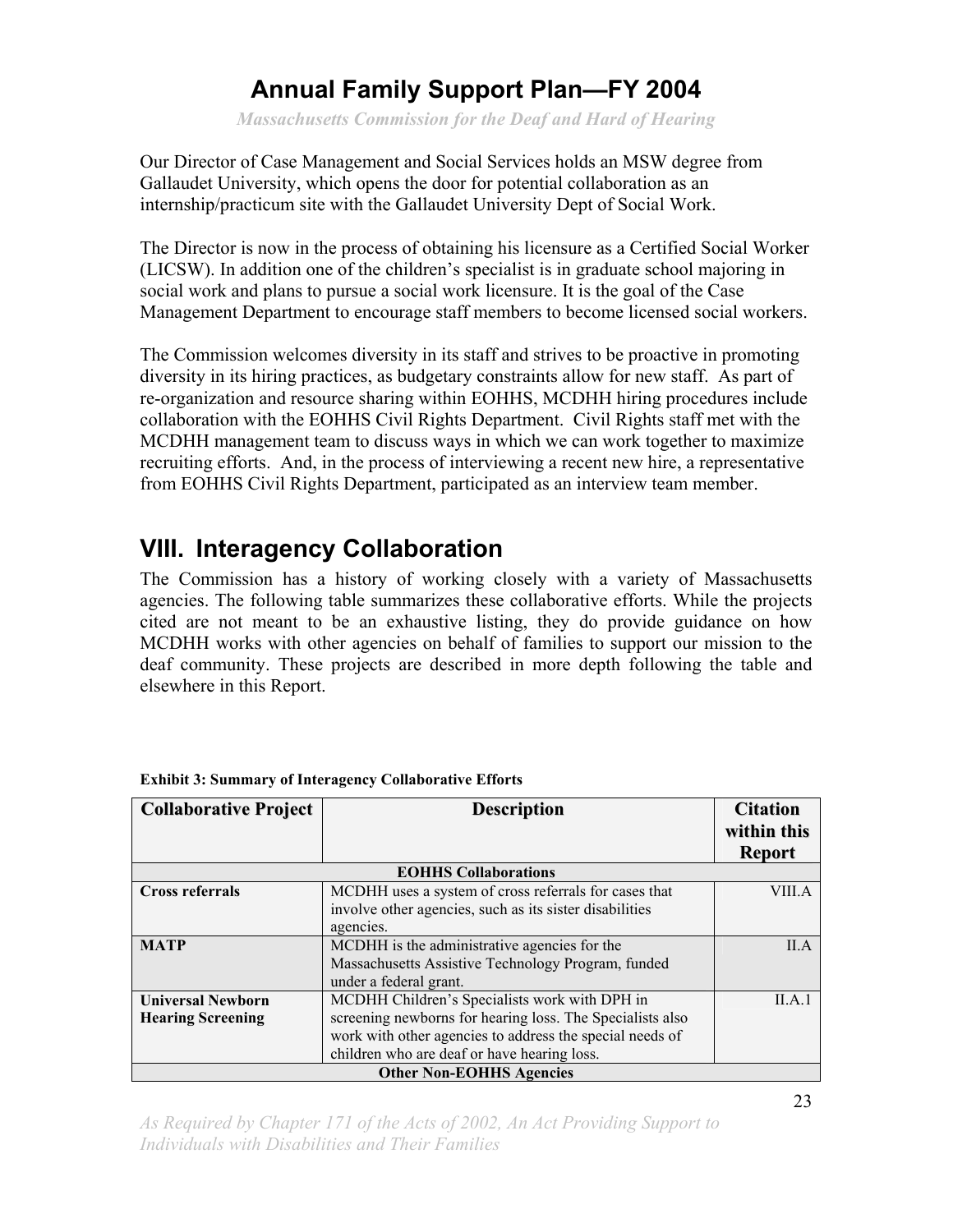*Massachusetts Commission for the Deaf and Hard of Hearing* 

| Deaf Elder Caregiver            | MCDHH has partnered with the Executive Office of Elder        | II.A.1 |
|---------------------------------|---------------------------------------------------------------|--------|
| <b>Training Center</b>          | Affairs to launch a first-in-the-nation center to train       |        |
|                                 | caregivers in the specialized work of providing care to deaf  |        |
|                                 | elders.                                                       |        |
| <b>Education of Deaf</b>        | MCDHH has signed a Memorandum of Understanding with           | II.A.3 |
| <b>Children</b>                 | the Department of Education to improve the quality of         |        |
|                                 | education for deaf children in Massachusetts schools          |        |
|                                 | <b>New Collaborative Initiatives</b>                          |        |
| <b>Abuse Prevention Health</b>  | MCDHH, in collaboration with a dozen other groups,            | IV.B   |
| <b>Collaborative for Deaf</b>   | including schools, parents, justice agencies and non-profits, |        |
| <b>Teenagers</b>                | has launched a program to educate, counsel, and assist deaf   |        |
|                                 | children and teenagers with the problems of physical assault  |        |
|                                 | and sexual abuse.                                             |        |
| <b>Wraparound Workgroup</b>     | MCDHH in collaboration with several other groups,             | VIII.B |
|                                 | including parents, are working on establishing a statewide    |        |
|                                 | Wraparound program to serve children and their families       |        |
|                                 | with mental health issues and to identify needs of            |        |
|                                 | behaviorally/emotionally disturbed children and their         |        |
|                                 | families.                                                     |        |
| <b>Interagency Coordinating</b> | MCDHH participates along with other agencies to support       | VIII.B |
| Council (ICC)                   | the values of the Interagency Coordinating Council, and to    |        |
|                                 | monitor the state of Massachusetts compliance with Part C     |        |
|                                 | of the IDEA; to maintain a commitment to represent the        |        |
|                                 | interests of children at risk for or with Developmental       |        |
|                                 | Disabilities and their families. They provide advice and      |        |
|                                 | consultation in terms of Part C of the IDEA. ICC is a         |        |
|                                 | federally mandated committee.                                 |        |

### *A. Current collaborative efforts with other EOHHS agencies*

MCDHH is engaged in a number of collaborative efforts with other agencies within the Executive Office of Health and Human Services. These efforts include cross-referrals with its sister disabilities agencies in the Office, such as the Commission for the Blind and the Rehabilitation Commission. This type of effective case management provides effective cross-agency case coordination assists families by reducing the time spent seeking services.

MCDHH is the administering agency for the Massachusetts Assistive Technology Partnership (MATP). This is a cross-disability federal grant that under the Commission's management helps ensure cross-disability assistance to clients by making all types of disability-related technology available.

In addition, MCDHH case managers work closely with the Department of Public Health on a case-by-case basis. Case managers will refer families of newborns to DPH for the Universal Newborn Hearing Screening Program, and DPH will refer parents to MCDHH and its Children's Specialists.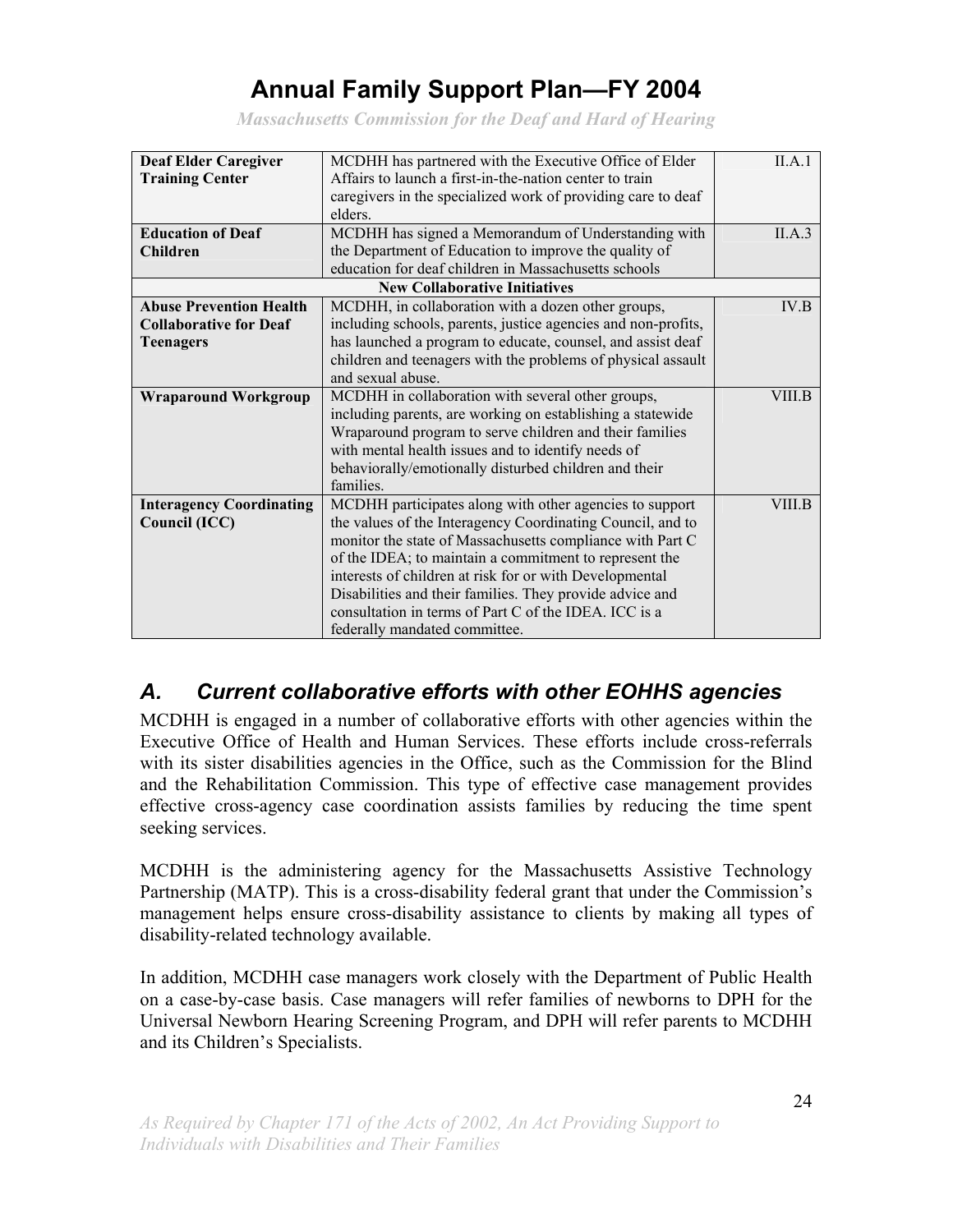*Massachusetts Commission for the Deaf and Hard of Hearing* 

Finally, MCDHH Children Specialists has been actively participating in a Department of Mental Retardation (DMR) Focus Group to assess feasibility for a ""One Stop Family Center" model for delivery of DMR services in the Springfield area. The group presently is working to identify components, which would make such a center effective and will write a proposal for establishing the One Stop Family Center in 2005. This focus group led to a grant proposal prepared by DMR. MCDHH signed onto the memorandum of grant included in this proposal, and designated a representative for collaboration in the proposed One Stop Family Center project.

### *B. Proposed new initiatives for interagency collaboration*

MCDHH recently launched the Abuse Prevention Health Collaborative for Deaf Teenagers in conjunction with several other agencies, schools and non-profit, community-based organizations. Efforts such as these allow the Commission to further its mission to advocate on behalf of the deaf community by combining resources with other groups.

### **FY04 UPDATE**:

MCDHH is working closely with Department of Public Health on Substance Abuse issues the Deaf and Hard of Hearing individuals. This includes case management, communication access, access to alcohol and drug treatment facilities and services and support groups such as AA and Al-anon meetings.

MCDHH has established a collaborative relationship with the Department of Mental Health (DMH) in improving mental health services for Deaf and Hard of Hearing people, including children. DMH has developed and established 4 new regional case manager positions to serve the needs of Deaf and Hard of Hearing populations. MCDHH case managers will work closely and collaboratively with DMH case managers. MCDHH staff members will participate in the DMH advisory committees once established..

MCDHH will continue to work with Department of Social Services to develop an interagency collaboration to serve families of Deaf and Hard of Hearing children, this effort is targeted to ensuring that communication access be provided, and refer families to MCDHH case managers and children specialists for cross-case collaboration and advocacy for the families.

MCDHH Children Specialists continue active participation in the Wraparound Workgroup facilitated by Walden School and the Learning Center for the Deaf in Framingham. The Wraparound workgroup's goal is to identify needs of behaviorally/emotionally-disturbed children and their families and provide community supports for the families. The Wraparound workgroup is pursuing development and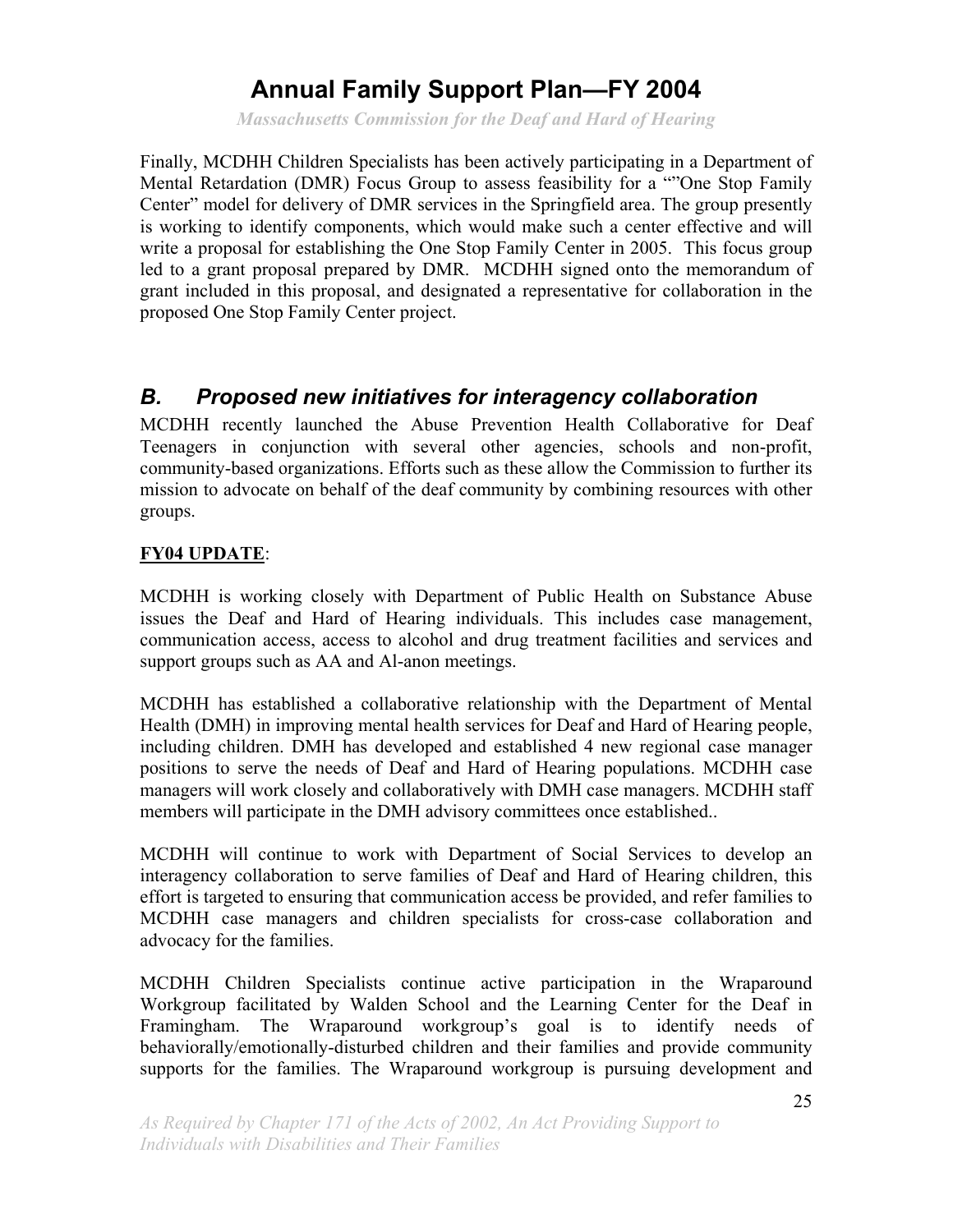*Massachusetts Commission for the Deaf and Hard of Hearing* 

implementation of statewide services for the families with their children who have critical mental health needs.

MCDHH Children Specialist continues to actively participating in Interagency Coordinating Council at Perkins School in Watertown. The ICC purpose is to monitor the state of Massachusetts compliance with Part C of the IDEA. In turn, the Children Specialist will share the current issues and trends of Part C of the IDEA with other Children Specialists and their families.

### *IX.* **Appendix—***MCDHH Survey on Services to Families with Deaf or Hard of Hearing Children*

#### Below is an example of MCDHH Annual Survey that will be disseminated in late fall of 04.

**Please take a few minutes to let us know how we could better serve you and your family.** 

#### **Question 1: What would you like to see MCDHH do to increase family input and make services more family-friendly?**

- О I think MCDHH Services are family friendly as is
- О Annual surveys to collect family input
- О Town Hall meetings to collect family input

#### **Question 2: Did you receive training from your Children's Specialist to help you to become a stronger advocate and achieve the results you want?**

#### О Yes О No

- **a) What new supports would you like to see MCDHH provide to help you develop or practice leadership skills?** 
	- О I think MCDHH services are already geared toward helping family members develop their advocacy and leadership skills
	- О Regional, recurrent advocacy/leadership group training sessions
	- О More focus on advocacy/leadership training by MCDHH's Children's Specialists

#### **Question 3: Should MCDHH seek funds for more/new family support services?**

- О No, I think there is enough support now.
- О Yes, find funding for more Children's Specialist positions
- О Yes, find funding to provide more intensive training to the Children's Specialists on urgent issues so they can become better advocates and trainers
- О Yes, find funding for a regular flyer or publication to increase awareness of issues about families with children who are Deaf or Hard of Hearing, and about MCDHH services.
- **a) Have you received services from MCDHH's Assistive Technology program?**
	- О Yes О No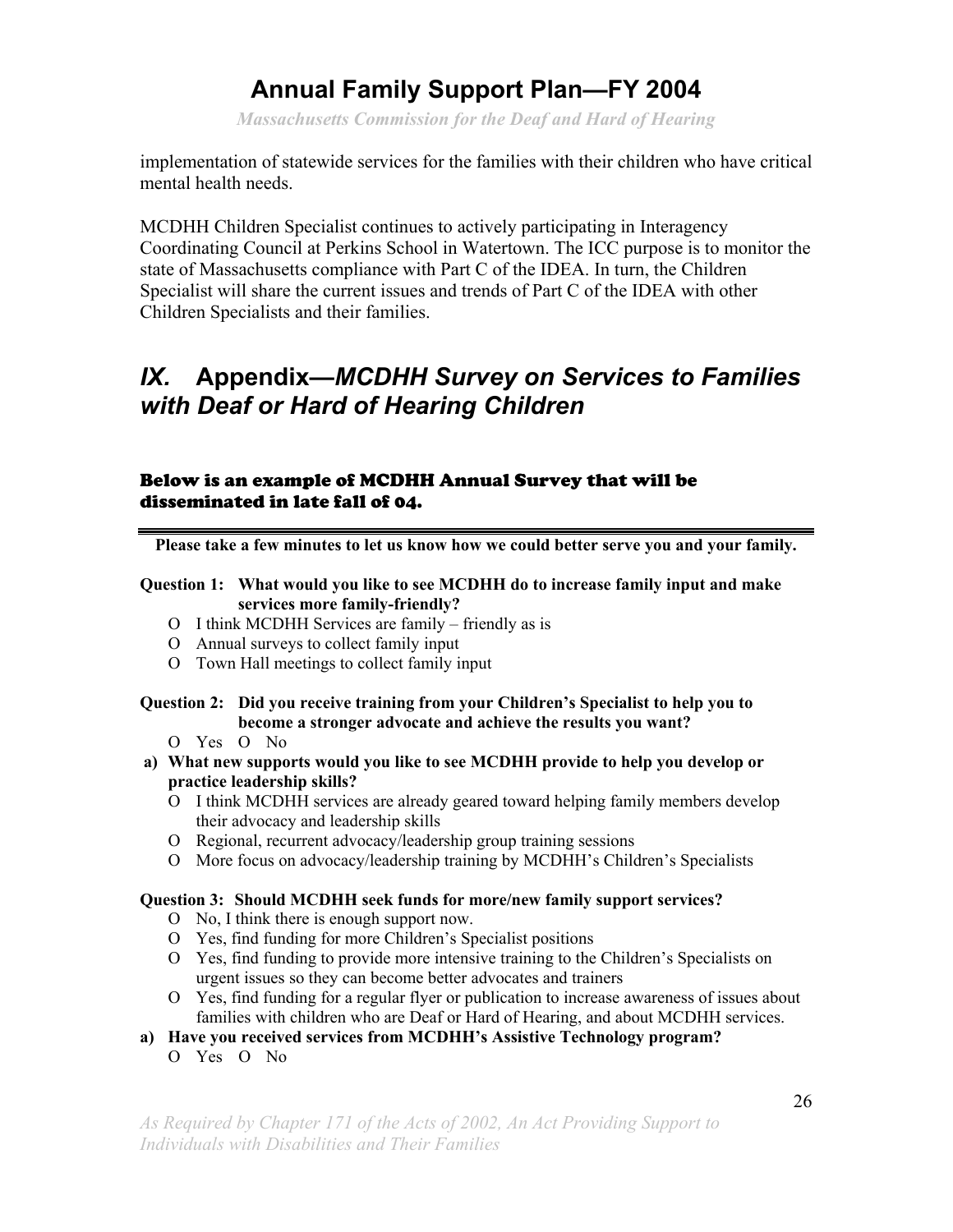*Massachusetts Commission for the Deaf and Hard of Hearing* 

- **b) What new activities would help families improve children's' individualized services and supports?**
	- О None, services and supports already in place.
	- О MCDHH should encourage after-school programs for children who are Deaf or Hard of Hearing.
	- О MCDHH should encourage summer programs for children who are Deaf or Hard of Hearing

#### **Question 4: Did you receive education on how to access services quickly and effective manner from your MCDHH Case Manager?**

- O Yes O No
- **a) What services best help you get the information you need?** 
	- О Direct telephone and e-mail access to my MCDHH Children's Specialist
	- О Special page on MCDHH website with information and updates about concerns of families with children who are Deaf or Hard of Hearing
	- О MCDHH Case Management arranging meetings between schools and families

#### **Question 5: Do you think MCDHH services are provided to you in a manner that meets your ethnical, cultural and communication needs?**

- О Yes О No
- **a) What new approaches would you suggest MCDHH use to meet the needs of ethnically, culturally or linguistically diverse families?** 
	- О Information and educational materials printed in different languages
	- О Town Meetings with foreign language interpreters to gather input from culturally and ethnically diverse families
	- О Cultural sensitivity training for MCDHH Children's Specialists

#### **Question 6: Which would be most helpful to you and your family?**

- О Interagency, regional Town Hall meetings to identify "common issues" for families and to increase problem-solving through agencies working together
- О "Team Advocacy" approach with different agency representatives working with families and schools so that everyone is "on the same page "
- *a)* Which of the following best describes your experience with MCDHH?
	- О My family's needs were addressed in a more timely manner
	- О There was less paperwork and fewer phone calls to deal with
	- О All caseworkers involved with my child knew what the others were doing